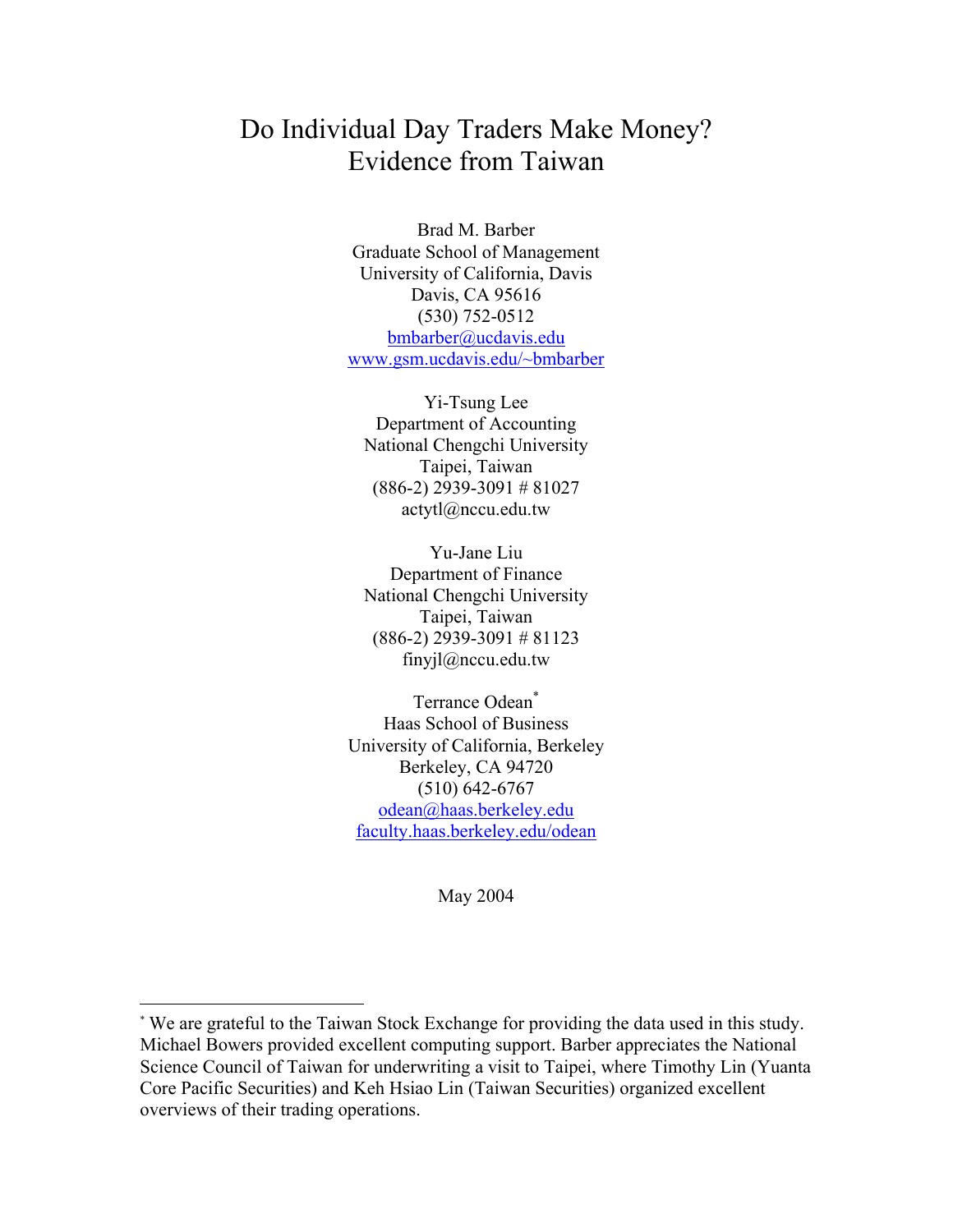#### **Do Individual Day Traders Make Money? Evidence from Taiwan**

#### **Abstract**

When an investor buys and sells the same stock on the same day, he has made a day trade. We analyze the performance of day traders in Taiwan. Day trading by individual investors is prevalent in Taiwan – accounting for over 20 percent of total volume from 1995 through 1999. Individual investors account for over 97 percent of all day trading activity. Day trading is extremely concentrated. About one percent of individual investors account for half of day trading and one fourth of total trading by individual investors. Heavy day traders earn gross profits, but their profits are not sufficient to cover transaction costs. Moreover, in the typical six month period, more than eight out of ten day traders lose money. Despite these bleak findings, there is strong evidence of persistent ability for a relatively small group of day traders. Traders with strong past performance continue to earn strong returns. The stocks they buy outperform those they sell by 62 basis points *per day*. This spread is sufficiently large to cover transaction costs.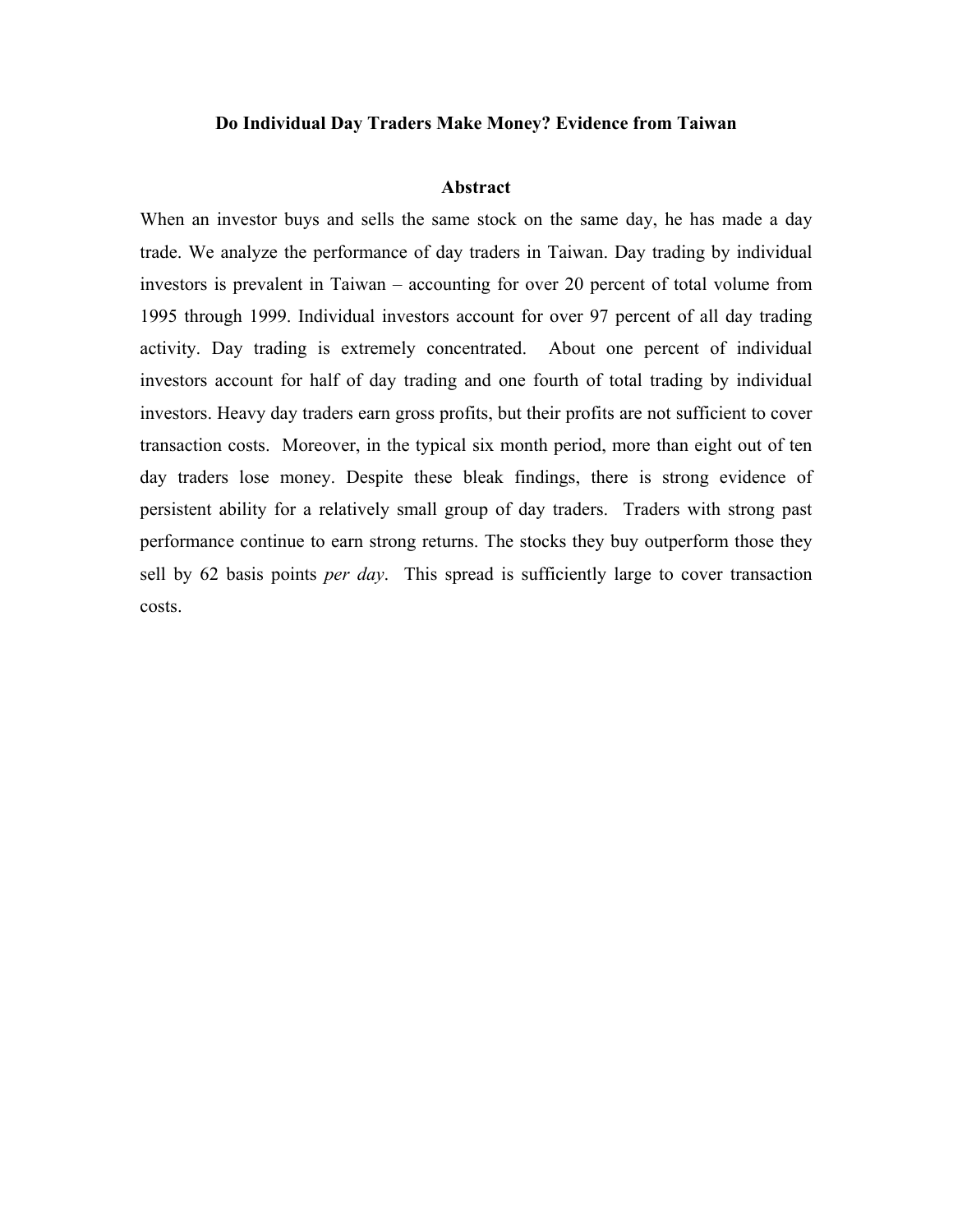When an investor buys and sells the same stock on the same day, he has made a day trade. At the end of the last millennium and a long bull market in U.S. equities, day trading grew in popularity. In 1999, The Electronic Trade Association estimated that 4,000 to 5,000 people traded full time through day trading brokerages<sup>1</sup> and accounted for nearly 15 percent of daily volume on NASDAQ.<sup>2</sup> By most accounts, the poor returns on U.S. stocks from 2000 to 2002 squelched day trading. However, as the U.S. market earned strong returns in 2003, day trading made a comeback.<sup>3</sup>

 In September 1999, the Senate Permanent Subcommittee on Investigations held the first congressional hearing on day trading. In July 2000, the subcommittee issued its final report. The report concluded that (p.2) "a growing number of people are giving up their existing careers or withdrawing their savings to become full-time professional day traders." Concurrent investigations were launched by the SEC, NASD, NYSE, and several state regulatory bodies. All of these investigations expressed concerns about the potentially deceptive advertising practices employed by day trading firms. As a result of these investigations, the NYSE and NASD adopted rules in September 2001 that required day trading firms to make a determination that day trading is appropriate for a particular customer.

Do day traders make money? This was a central question in the investigations described above. Unfortunately, to date, there is no comprehensive empirical evidence available to answer this question. Though the investigations contained some analyses of the profitability of day trading, these analyses were largely limited to a handful of accounts. For example, the North American Securities Administrators Association sponsored a widely cited study of the profitability of 26 day traders at All-Tech brokerage, a brokerage that catered to day traders and was a target of the Senate

1

<sup>&</sup>lt;sup>1</sup> Randy Whitestone and Phil Serafino, *Day Traders' Invasion*, BLOOMBERG, May 1999, at 36, 39.<br><sup>2</sup> Pritt Tunisk, Day Traders Working Hard to Influence Hou the Profession is to be Defined SEG.

Britt Tunick, *Day Traders Working Hard to Influence How the Profession is to be Defined*, SEC. WEEK, May 24, 1999.

<sup>3</sup> John Hechinger and Jeff Opdyke, *Day Trading Makes a Comeback and Brokers Vie for the Business*, Wall Street Journal, September 30,2003, p.A1. Matt Krantz, *Day Traders Make a Comeback*, USA Today, July 28, 2003.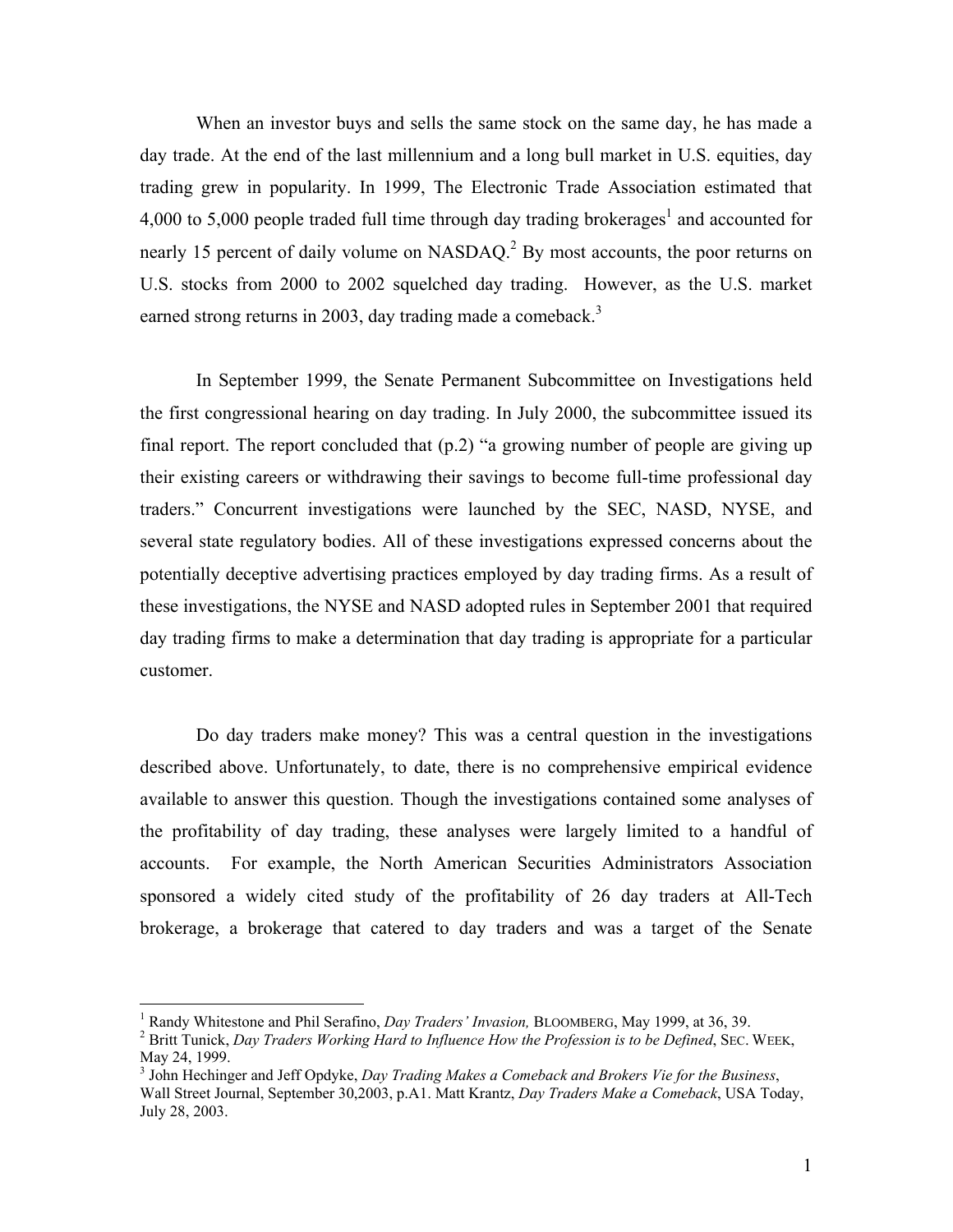investigations. Drawing conclusive inferences from such a small sample of accounts from a brokerage firm under investigation is difficult.

Unlike the studies cited in congressional and SEC investigations, two small scale academic studies of day trading provide evidence that day trading can be profitable. Harris and Schultz (1998) analyze the day trading of Small Order Execution System (SOES) bandits using trading records from two brokers. To do so, they analyze roughly 20,000 trades over a three week period. Though the SOES traders lose money almost as frequently as they make money, they earn a small average profit per trade. Similarly, Garvey and Murphy (2001) analyze the trading of 96,000 trades made by fifteen proprietary day traders—traders who use a firm's capital, pay no commissions, and profit share with the firm—at a direct access broker during three months in 2000. They too find these fifteen day traders are able to make money on their day trading activities primarily by placing limit orders on electronic crossing networks (ECNs) that are inside the current best quotes offered by NASDAQ dealers. Seasholes and Wu (2004) examine the trades of ten extremely active traders on the Shanghai Stock Exchange. These traders earn substantial profits through buying shares on days that stocks hit their upper price limits and quickly selling those shares the following day.

Linnainmaa (2003) analyzes 7,686 investors who complete at least one roundtrip intraday transaction. These investors are far less active than those studied by Harris and Schultz (1998) and Garvey and Murphy (2001). The majority of these investors day trade on only one or two occasions and, in aggregate, these investors complete only 185,000 day trades over a two and a half year period (November 1998 through May 2000). Linnainmaa reports that the net returns of these investors are lower than those of a control sample.

 In contrast to these smaller scale studies of day trading, we provide a comprehensive analysis of the profitability of all day trading in Taiwan over a five year period. During an average six month period, we identify over 130,000 investors who transact at least \$NT 1.5 million in day trades and over 9,000 who transact at least \$NT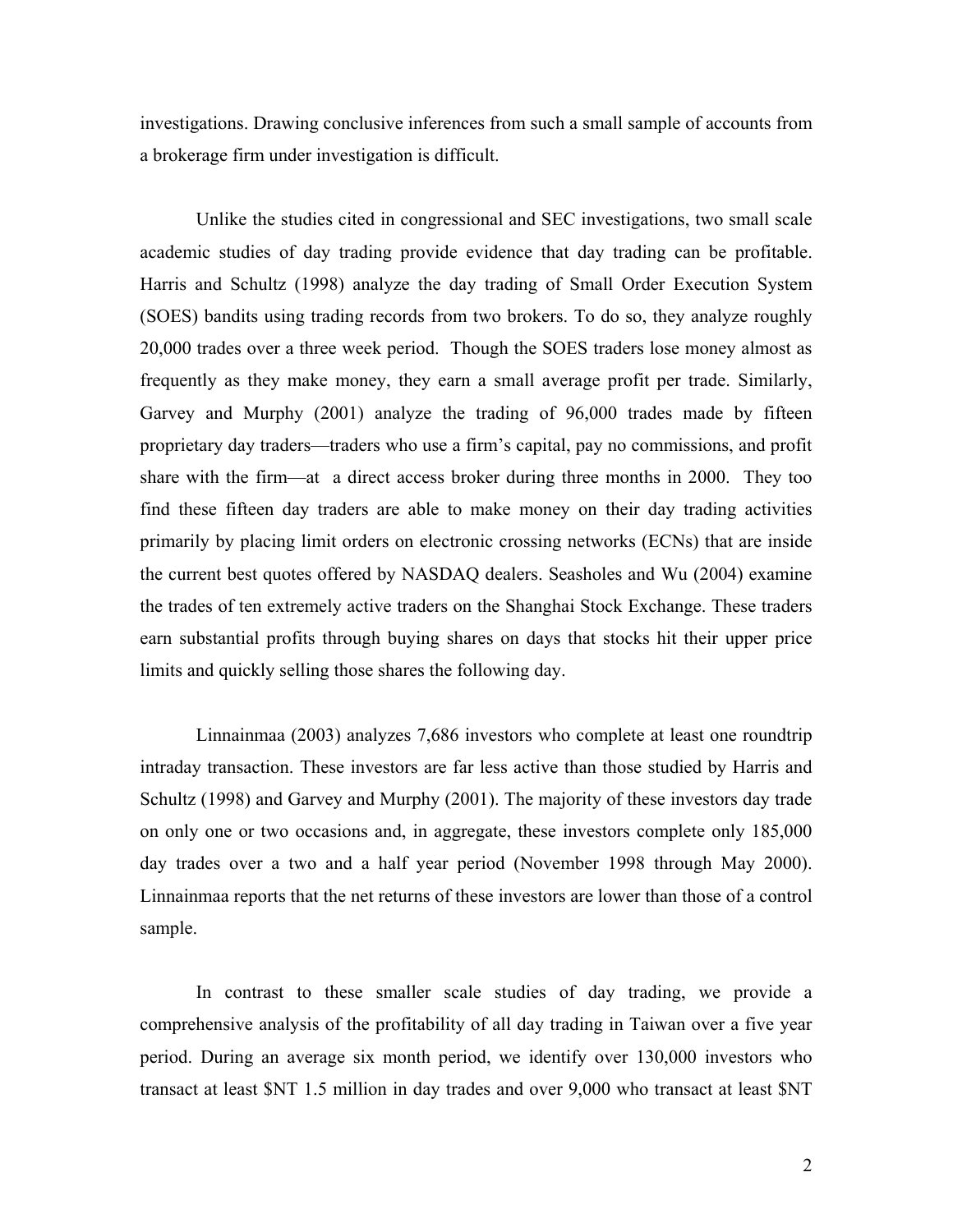90 million in day trades.<sup>4</sup> To do so, we use a unique and remarkably complete dataset, which contains the entire transaction data, underlying order data, and the identity of each trader on the Taiwan Stock Exchange (TSE) – the World's twelfth largest financial market. With these data, we provide a comprehensive accounting of the profitability of day traders during the period 1995 through 1999.

Taiwan provides a particularly appropriate setting to analyze the profitability of day trading. By most accounts, day trading has been a fixture on the TSE for decades. Consistent with these assertions, day trading accounts for over 20 percent of trading volume in Taiwan during our 1995 to 1999 sample period (see Figure 1). Virtually all day trading (97.5 percent) can be traced to individual investors in Taiwan. In the typical month, 15 percent of individual investors who trade on the TSE engage in at least one day trade.

To analyze the profits earned by day traders, we follow a simple two-step procedure. First, we identify day traders. Second, we analyze the profits earned on all subsequent trades made by investors identified as day traders.

We define day trading as the purchase and sale of the same stock on the same day by an investor. Using this definition, we classify investors who made at least \$NT 90 million of day trades during a six-month period as heavy day traders. In the average month, about 900,000 individual investors trade on the TSE. Of these investors, about one percent are classified as heavy day traders. These heavy day traders account for over half of all individual day trading activity and one fourth of individual trading volume.

We then analyze the profitability of trades made by these investors in the month following their identification as heavy day traders. In aggregate, these heavy day traders earn mean daily gross profits (before transaction costs) of \$NT 36.4 million, but daily net losses (after a reasonable accounting for transaction costs) of \$NT 68.9 million. Both the

 $\overline{a}$ 

<sup>&</sup>lt;sup>4</sup> The average exchange rate that prevailed during our sample period was approximately \$NT 30 per \$US 1. Thus \$NT 90,000,000 is approximately \$US 3,000,000.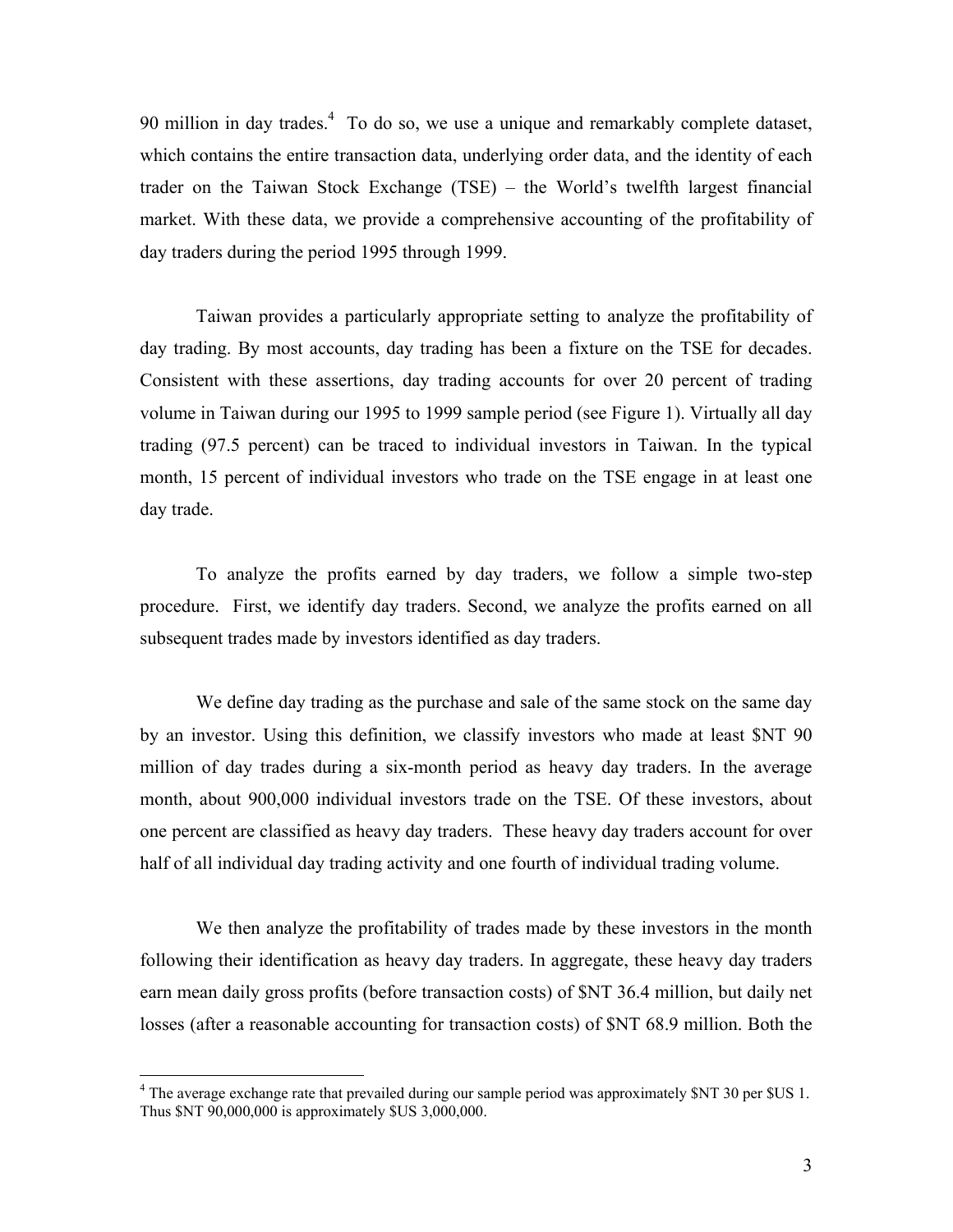gross profits and net losses of these day traders are reliably different from zero. In other words, day traders are able to execute trades at favorable prices, though not sufficiently favorable to cover reasonable transaction costs.

Do heavy day traders perform better than occasional day traders? To address this question, we split day traders into categories based on their past levels of day trading activity. This analysis indicates heavy day traders perform better than occasional day traders, though neither group is able to earn sufficient profits to cover transaction costs.

Do day traders with past profits subsequently outperform those with past losses? To address this question, we split day traders into categories based on their trading profits during the past six months. The analysis reveals a clean monotonic relation between past trading profits and subsequent returns. Day traders who historically earned net profits continue to earn profits net of a reasonable accounting for transaction costs.

Do day traders demand or supply liquidity? To address this question, we classify trades as passive, aggressive, or indeterminate. We find that 2/3rds of trades placed by day traders are aggressive while only  $\frac{1}{4}$  are passive. Nearly  $3/4^{th}$  of the trades placed by heavy day traders are aggressive, while only  $1/6<sup>th</sup>$  are passive. In contrast, Linnainmaa (2003) reports that slightly over half of trades placed by 7,686 Finnish day traders are liquidity supplying.

Our main empirical findings can be summarized succinctly. Heavy day traders appear to trade at favorable prices, but only a select few are sufficiently savvy to consistently earn profits net of their trading costs. More than eight out of ten day traders lose money in a typical semiannual period.

The remainder of this paper is organized as follows. We discuss Taiwan market rules, our dataset, and methods in Section I. We present results in Section II, followed by a discussion and concluding remarks.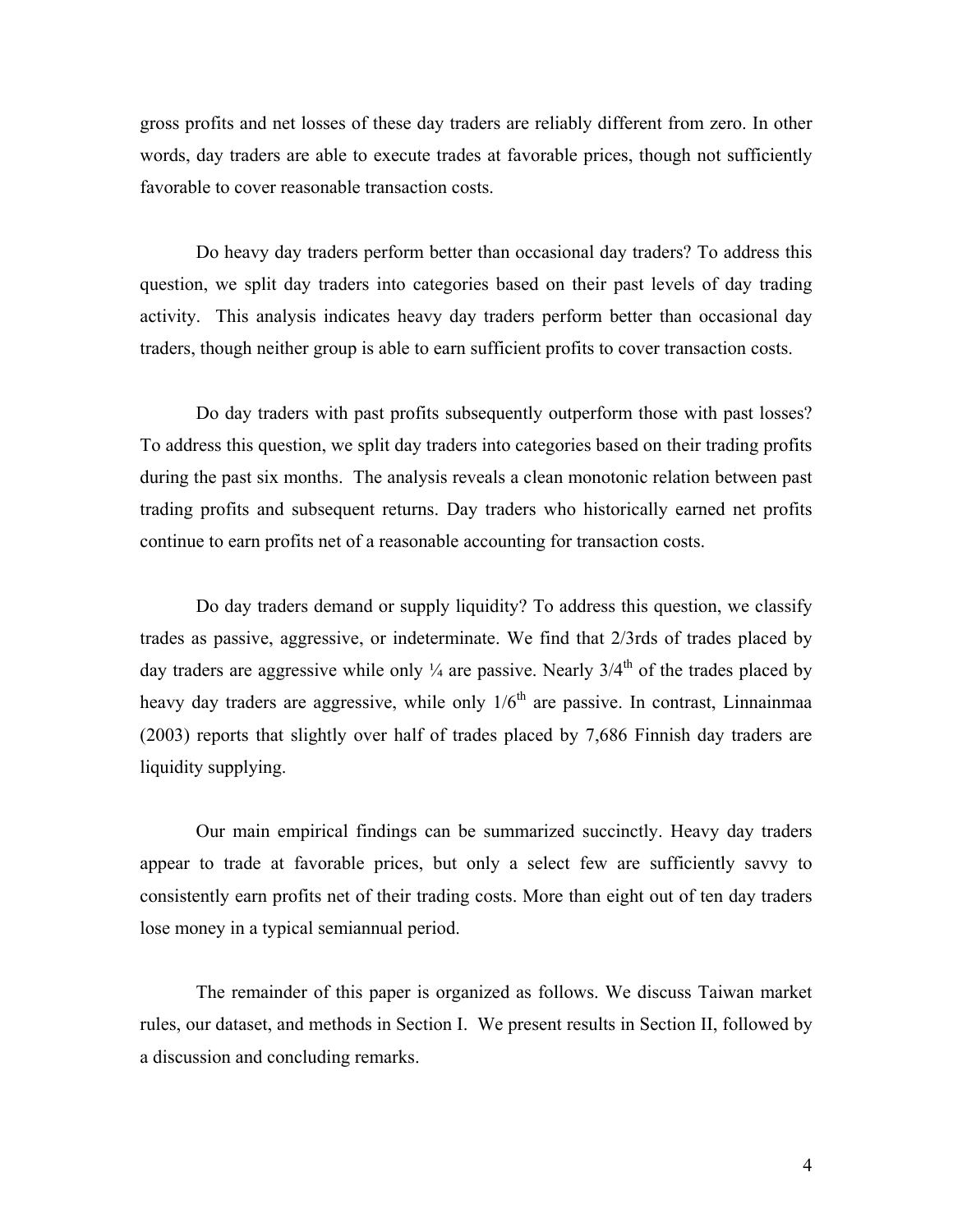## **I. Background, Data, and Methods**

### *I.A. Taiwan Market Rules*

 $\overline{a}$ 

Before proceeding, it is useful to describe the Taiwan Stock Exchange (TSE). The TSE operates in a consolidated limit order book environment where only limit orders are accepted. During the regular trading session, from 9:00 a.m. to noon during our sample period, buy and sell orders can interact to determine the executed price subject to applicable automatching rules.<sup>5</sup> Minimum tick sizes are set by the TSE and vary depending on the price of the security. Effective November 2, 1993, all securities listed on the TSE are traded by automatching through TSE's Fully Automated Securities Trading ("FAST") system. During our sample period, trades can be matched one to two times every 90 seconds throughout the trading day. Orders are executed in strict price and time priority. An order entered into the system at an earlier time must be executed in full before an order at the same price entered at a later time is executed. Although market orders are not permitted, traders can submit aggressive price-limit order to obtain matching priority. During our study period, there is a daily price limit of seven percent in each direction and a trade-by-trade intraday price limit of two ticks from the previous trade price.

Since our analysis focuses on day trading, an important consideration is transaction costs. The TSE caps commissions at 0.1425 percent of the value of a trade. Some brokers offer lower commissions for larger traders – an issue that we discuss in greater detail later in the paper. Officials at brokerage firms and the TSE indicated to us that the largest commission discounts offered are 50 percent (i.e., a commission of roughly 7 basis points); these same officials estimated the trade-weighted commission paid by market participants to be about 10 basis points. Taiwan also imposes a transaction tax on stock sales of 0.3 percent.

<sup>&</sup>lt;sup>5</sup> Trading also occurred on Saturdays during most of our sample period. Before December 1997, Saturday trading occurred from 9:00-11:00. From January to March, 1998, stocks were traded only on the second and the fourth Saturday in each month. From April 1998 to Decebmber 2000, Saturday trading occurred from 9 am to noon. From 2001 on, there has been no trading on Saturday.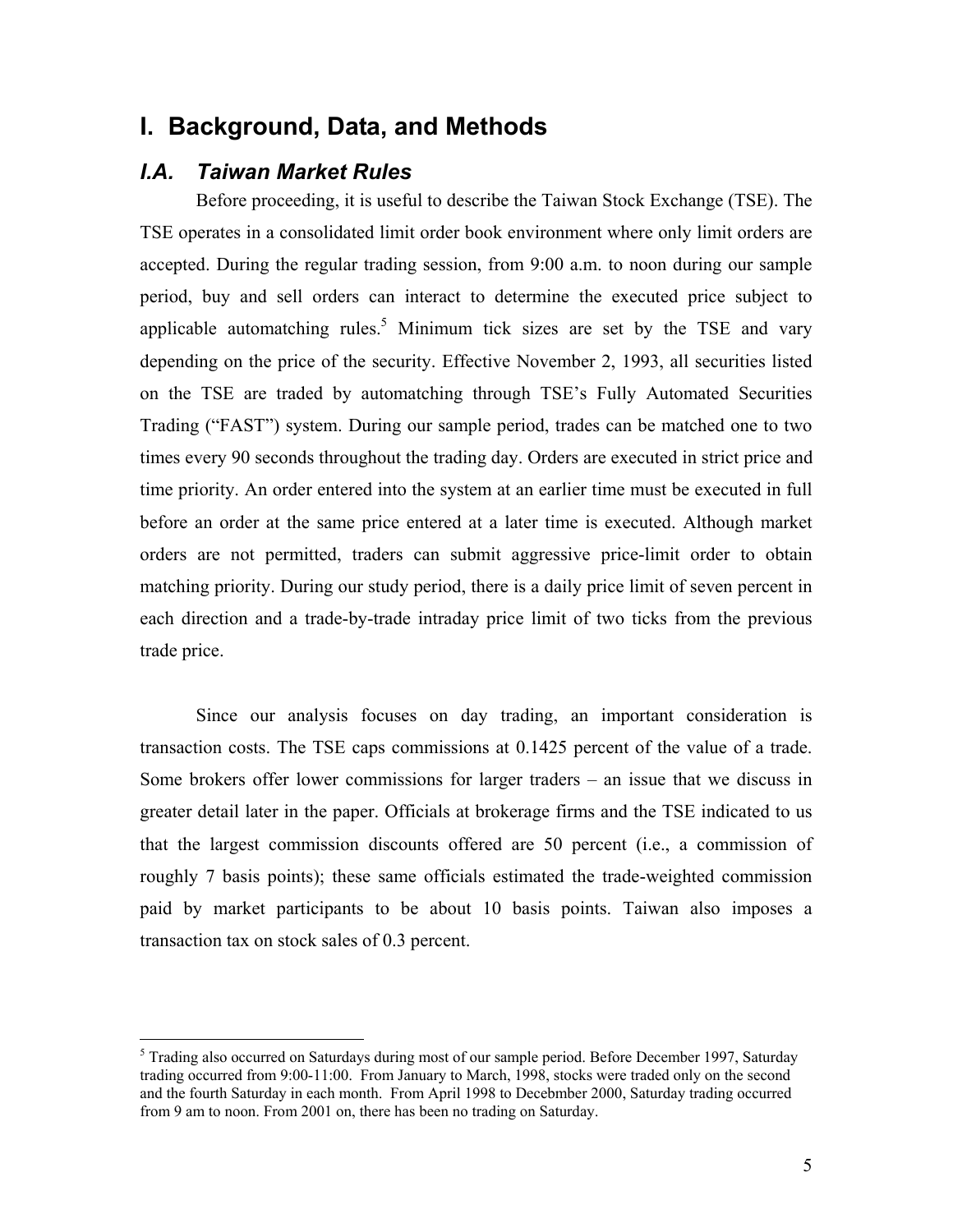## *I.B. Trades Data and Descriptive Statistics*

We have acquired the complete transaction history of all traders on the TSE from January 1, 1995, through December 31, 1999. The trade data include the date and time of the transaction, a stock identifier, order type (buy or sell -- cash or margin), transaction price, number of shares, a broker code, and the identity of the trader. The trader code allows us to broadly categorize traders as individuals, corporations, dealers, foreign investors, and mutual funds. The majority of investors (by value and number) are individual investors. Corporations include Taiwan corporations and government-owned firms (e.g., in December 2000 the government-owned Post, Banking, and Insurance Services held over \$NT213 billion in Taiwanese stock). Dealers include Taiwanese financial institutions such as Fubon Securities, Pacific Securities, and Grand Cathay Securities. Foreign investors are primarily foreign banks, insurance companies, securities firms, and mutual funds. During our sample period, the largest foreign investors are Fidelity Investments, Scudder Kemper, and Schroder Investment Management. Mutual funds are domestic mutual funds, the largest being ABN-AMRO Asset Management with \$NT82 billion invested in Taiwanese stocks in December 2000.

We define day trading as the purchase and sale, in any order, of the same stock on the same day by an investor. Specifically, if an investor buys and sells the same stock on the same day, we calculate the number of shares bought  $(S_b)$ , the number of shares sold  $(S<sub>s</sub>)$ , the average buy price  $(P<sub>b</sub>)$ , and the average sales price  $(P<sub>s</sub>)$ . The value of day trading is defined as  $P_b*min(S_b, S_s) + P_s*min(S_b, S_s)$ . Over our sample period, day trading accounted for more than 20 percent of the total dollar value of trading volume. Most day trading (64 percent) involves the purchase and sale of the same number of shares in a stock over the course of one day (i.e., most day trades yield no net change in ownership at the close of the day).

In table 1, we present descriptive statistics on overall trading activity and day trading by investor categories. On the average day, the total value of buys and sells is \$NT 170 billion. Individual investors account for almost 90 percent of this trading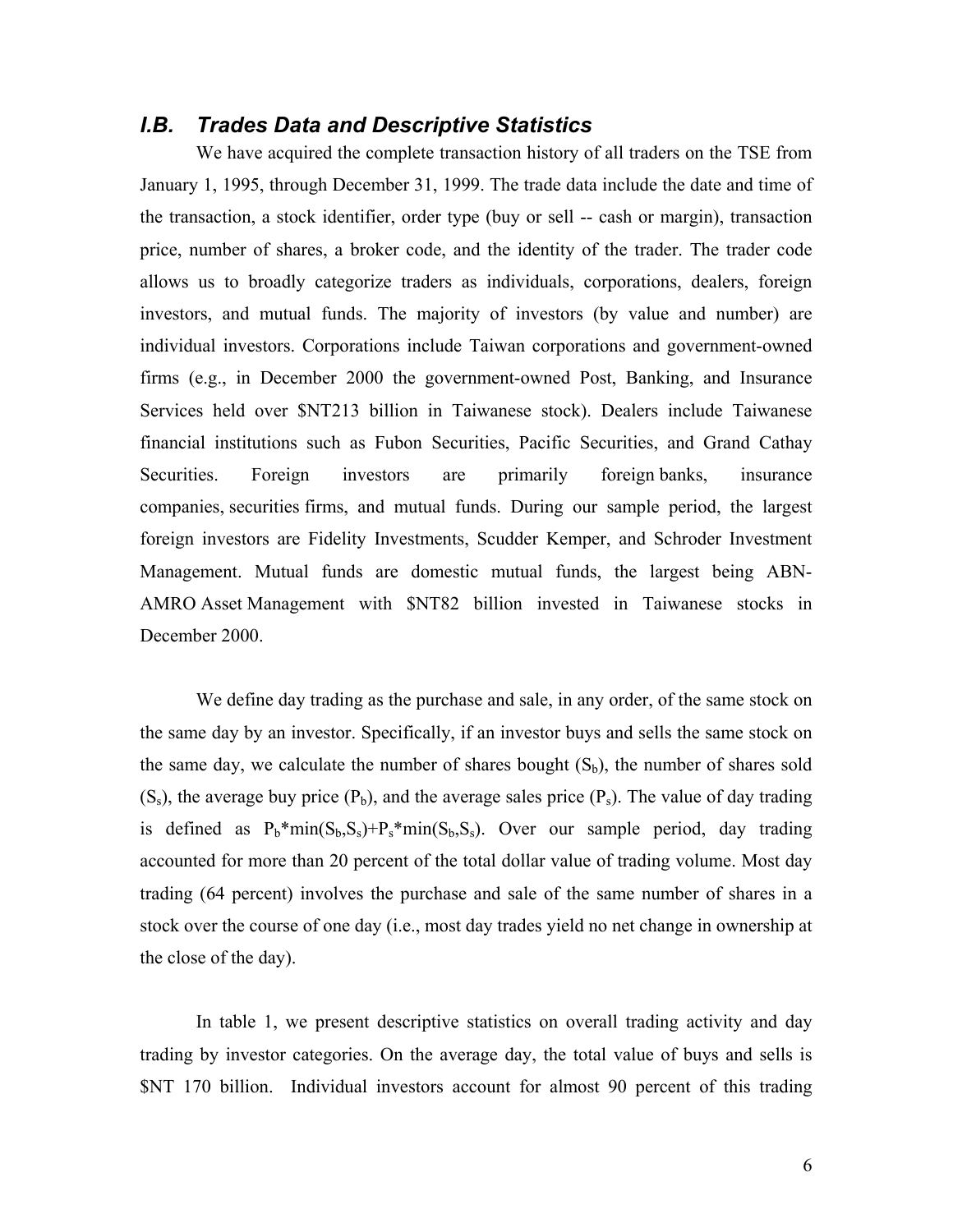activity. Individual investors account for an even larger fraction of day trading (97 percent). While day trading accounts for 22 percent of total individual trading activity, day trading accounts for only five percent of institutional trading. Among institutions, corporations are the most active day traders (both by the value of day trading and the proportion of trading activity attributable to day trading).

Individuals and corporations are free to short sell, though dealers, mutual funds, and foreigners are prohibited from doing so on the TSE. These short sale restrictions might partially explain the tendency for day trading to concentrate among individual investors and corporations. In contrast to U.S. markets, dealers are not active providers of liquidity. Though dealers are required to "efficiently adjust the demand and supply in the market depending on the market situation, and ensure that the formation of fair price and its sound operation are not harmed," dealers face no specific penalties for failing to meet this requirement. Dealer trades emanate from their proprietary trading activity. Based on our discussions with dealers in the TSE, the majority of this proprietary trading is not necessarily intended to provide liquidity. Chae and Wang (2003) also report that TSE dealers are not net providers of liquidity.

### *I.C. Identification of Day Traders*

 To analyze the performance of day traders, we follow a simple two step procedure. First, we identify day traders based on the history of their trading activity. Second, we aggregate the trades made by this investor group in a subsequent period and analyze the performance of the aggregated trades. It is important to note that period used to identify day traders *always* precedes the period used to evaluate their performance. This simple rule precludes the possibility that our results are being driven by any endogeneity that may exist between contemporaneous performance and day trading (e.g., good performance may cause investors to increase their day trading activity). In section II.E. and Table 7, we document that day trading activity and profitability is indeed endogenous; day traders with past profits increase their day trading activity significantly more than day traders with past losses.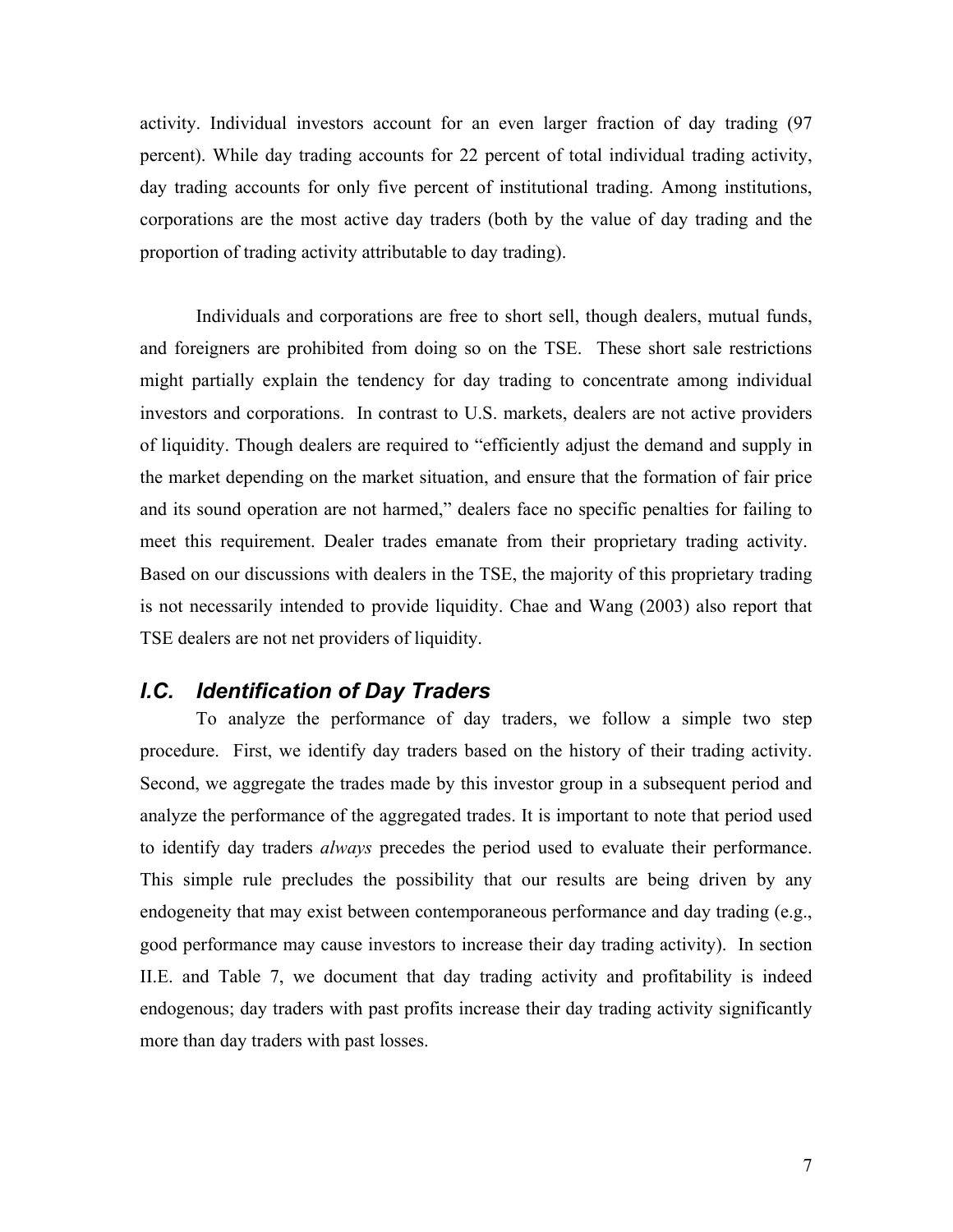We focus on individual day traders, since they account for the vast majority of day trading in Taiwan. We partition individual day traders in two ways – based on their past day trading activity and their past trading profits. Consider first the partition on past day trading activity. In month *t*, we sum the total value of day trading (*DT*) in months *t-6*  to *t-1*. We then partition investors into seven mutually exclusive categories based on their past trading activity:

1.  $NT$  600 million  $\leq DT$ 2.  $NT$  240 million  $\leq DT < NT$  600 million 3.  $NT$  90 million  $\leq DT < NT$  240 million 4.  $NT$  15 million  $\leq DT \leq NT$  90 million 5.  $NT$  1.5 million  $\leq DT < NT$  15 million 6.  $NT$  0.3 million  $\leq DT \leq NT$  1.5 million 7.  $DT < $NT 0.3$  million

Using these partitions, we analyze the trading and performance of each group in month *t*, where category assignments are updated monthly. Note that this categorization is exhaustive. Investors who rarely or never day trade fall into our seventh category (*DT* < \$NT 300,000).

In table 2, panel A, we present descriptive statistics on the overall trading activity and day trading for each of these partitions. The partitions are based on day trading in months *t-6* to *t-1*, while the descriptive statistics in the table describe trades made by each group in month *t*. Our simple identification procedure does a good job of identifying heavy day traders. Investors who fall into our top day trading group continue to trade heavily (the average value of their daily trades exceeds \$NT 13 million) and over half of their trades are day trades. In combination, the top three trading groups represent about one percent of investors who trade in the average month (9,389 out of 925,841) account for roughly half of all day trading. Overall trading (i.e., day trades and non-day trades) by this one percent of investors accounts for one fourth of total trading volume by all individual investors. In contrast, investors with little or no past day trading activity represent 78 percent of investors who trade in the average month, account for 25 percent of overall trading volume, but only account for five percent of day trading activity.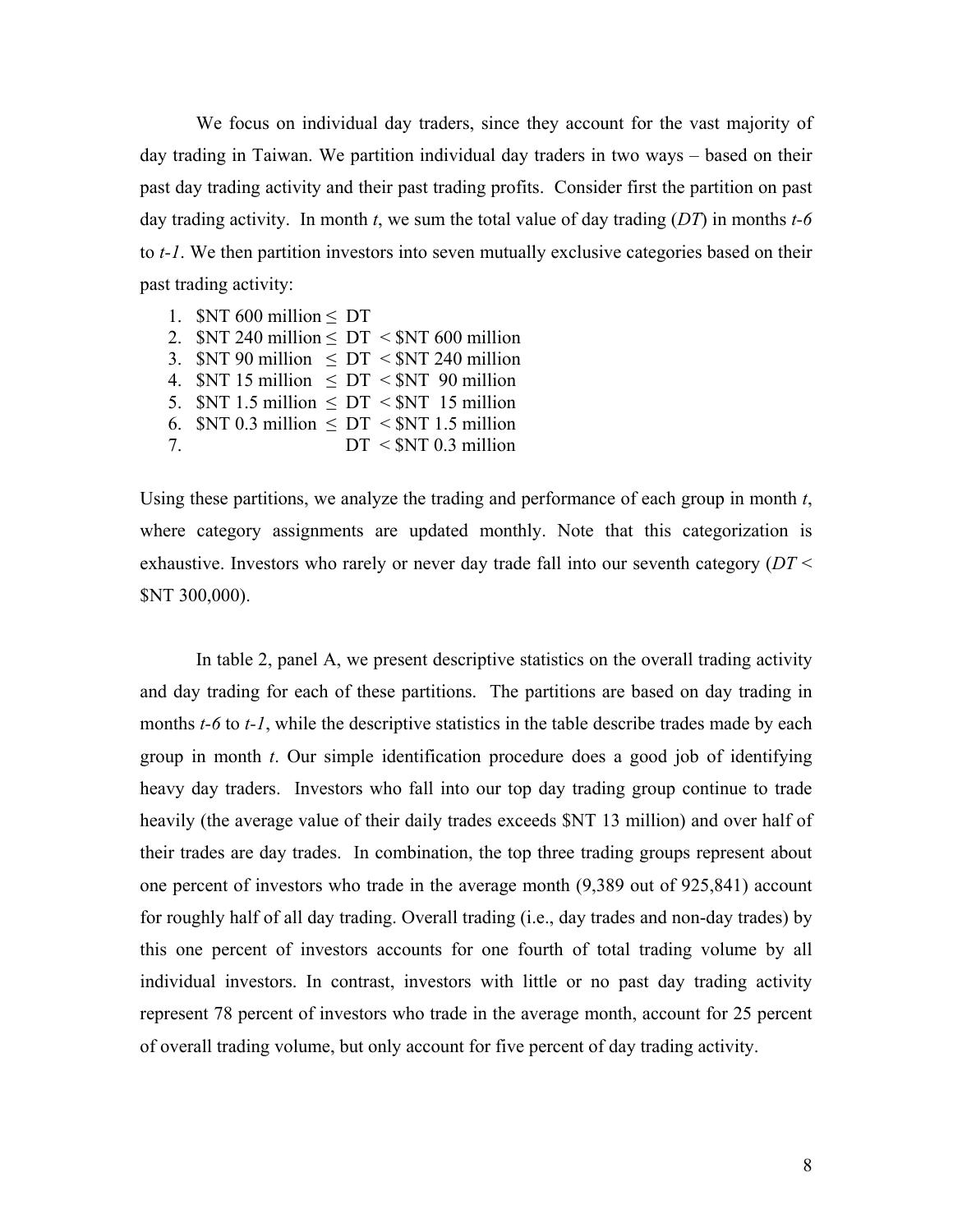Consider second the partition which is based on on past trading profits. In month *t*, we calculate the mean standardized trading profits, net of transaction costs, during months *t*-6 to *t*-1 as follows. We do not observe transaction costs directly, so we assume that investors face a one-way commission of 7 basis points (roughly half the maximum commission rate of 14.25 basis points). Our discussions with officials at the TSE indicate that heavy traders might receive a discount of up to 50 percent on the maximum commission level. In addition, these officials estimated the average commission faced by investors on the TSE was 10 basis points. Thus, our assumption of a commission of 7 basis points is likely to underestimate true costs; we assume a higher 10 basis points when evaluating the performance of subsequent trades. Sales are taxed at 30 basis points. Thus, for each investor, for days on which the investor trades, we calculate net daily profits on day  $\tau(\pi_t)$  as:

$$
\pi_{\tau} = \sum S_b (P_c - P_b) - S_s (P_c - P_s) - .0007 (S_b P_b + S_s P_s) - .003 (S_s P_s),
$$

where  $S_b$  and  $S_s$  are the total number of shares bought and sold,  $P_b$  and  $P_s$  are the average purchase price and the average sale price, and  $P_c$  is the closing price of the stock on day *τ*. The summation is across all stocks traded (regardless of whether the trade was part of a day trade) on day *τ* by a particular investor. This calculation yields a time series of daily intraday trading profits for each trader over the six months spanning *t-6* to *t-1*. We calculate the mean standardized profit as the mean daily profit divided by the standard deviation of daily profits:  $\bar{\pi}/\sigma(\pi)$ . To rank an investor in month *t*, we require at least 35 observations (days) of daily profits in months  $t-6$  to  $t-1$ .<sup>6</sup> We partition investors into seven mutually exclusive categories based on their past trading profits:

- 1.  $0.2 < \overline{\pi}/\sigma(\pi)$
- 2.  $0.1 < \bar{\pi}/\sigma(\pi) \leq 0.2$
- 3.  $0 < \overline{\pi}/\sigma(\pi) \leq 0.1$
- 4.  $-0.2 < \bar{\pi}/\sigma(\pi) \le 0$
- 5.  $-0.4 < \bar{\pi}/\sigma(\pi) \leq -0.2$
- 6.  $\overline{\pi}/\sigma(\pi) \leq -0.4$

 $\overline{a}$ 

<sup>&</sup>lt;sup>6</sup> To ensure that this analysis yields predominantly day traders, we also throw out any investor that did not engage in at least three day trades in month *t-1*.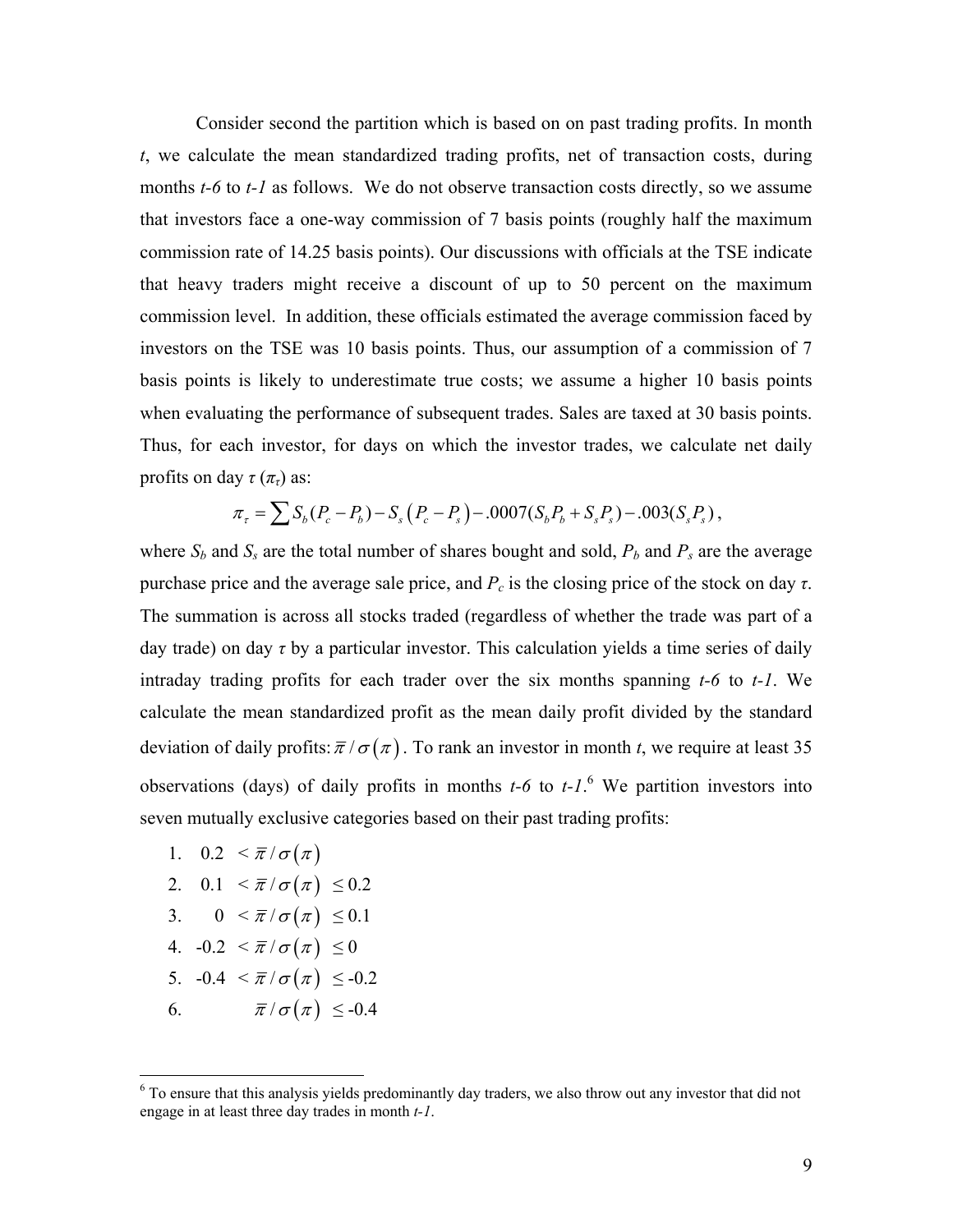Using these partitions, we analyze the trading and performance of day traders in month *t*, where category assignments are updated monthly.

 In table 2, panel B, we present descriptive statistics on the overall trading activity and day trading by for each of these profit partitions. Individual investors with no ranking (i.e., less than 35 observations of day trading profits in the prior six months) account for 59 percent of total trading volume and 31 percent of day trading activity. Day trades account for 12 percent of total trading for the unranked investors. In contrast, a high proportion of trades by ranked investors are day trades – ranging from 32 percent to 53 percent.

### *I.D. Performance Measurement*

Since we focus on day traders, we measure performance from the transaction time to the close of trading on the same day. (Our results are qualitatively similar using longer evaluation periods of up to ten days.) On each day for each stock, we sum shares bought and shares sold by a particular investor group. For example, to analyze the performance of heavy day traders, on each day we calculate their gross dollar profits as:

$$
\pi_{\tau}^{\text{gross}} = \sum S_b (P_c - P_b) - S_s (P_c - P_s).
$$

In contrast to our previous calculations for ranking purposes, which are done at the investor level, the shares bought, share sold, average purchase price, and average sales price are derived from all transactions made by investors within a particular group (i.e., at the group level). The summation is across all stocks traded by a group on day  $\tau$ . This calculation yields a time series of daily gross dollar profits for the group. Statistical significance is based on the time series mean and standard deviation of daily dollar profits.

 We supplement this analysis with a calculation of gross returns. We calculate the difference between the returns on stocks bought by a particular group and the returns on stocks sold (*Rτ*) as:

$$
R_{\rm r} = \frac{\sum S_b P_c}{\sum S_b P_b} - \frac{\sum S_s P_c}{\sum S_s P_s}.
$$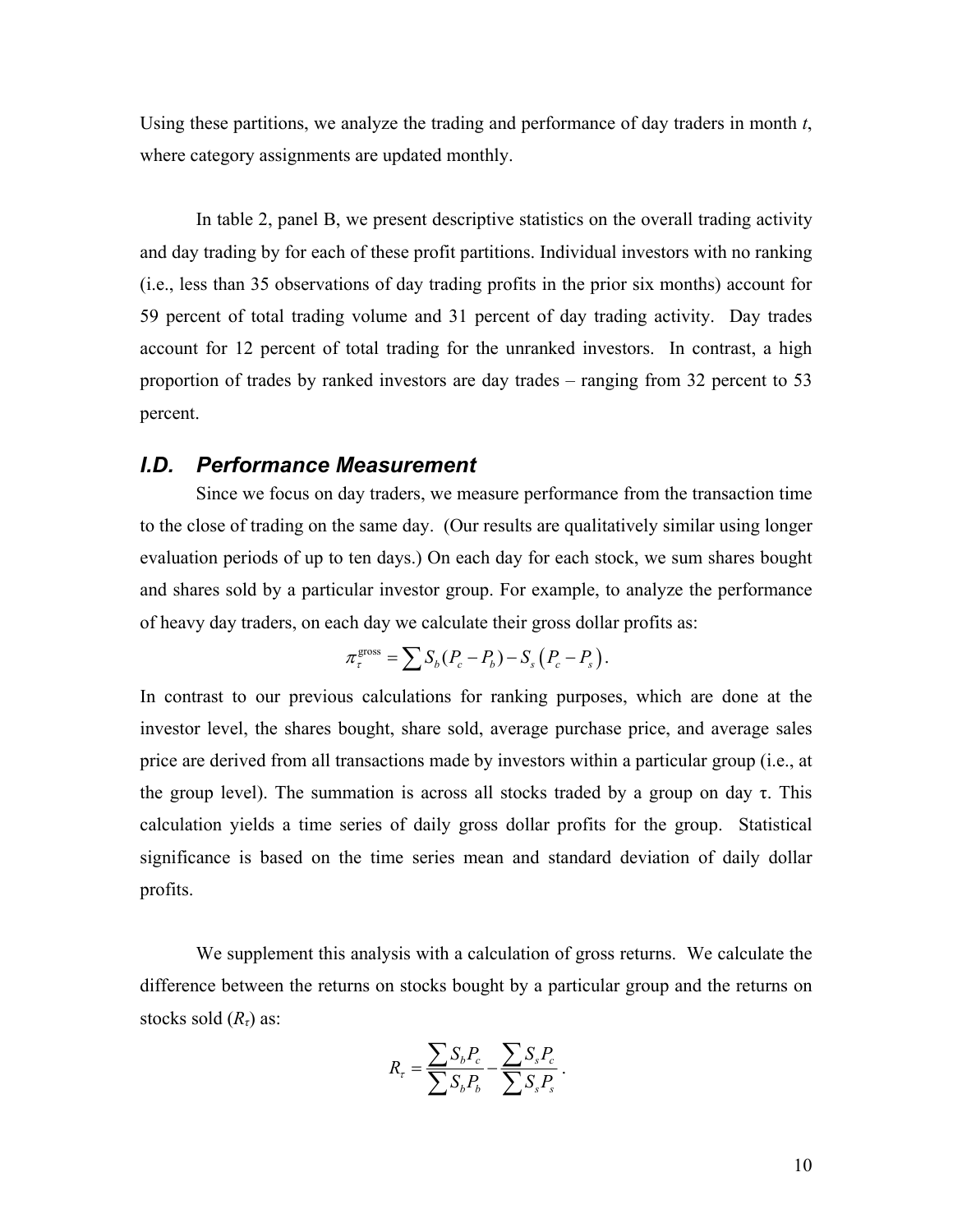Again, summations are across all stocks traded on day  $\tau$ . Thus, to calculate the returns to stocks bought, we compare the total value of buys to the closing value of positions bought. This calculate yields a time series of daily returns. Statistical significance is based on the time series mean and standard deviation of daily returns.

 Finally, we calculate the net daily profits earned by a particular group by subtracting commissions (assumed to be 10 basis points) and transaction taxes (30 basis points on sales) from the daily gross profits as:

$$
\pi_{\tau} = \sum S_b (P_c - P_b) - S_s (P_c - P_s) - .001 (S_b P_b + S_s P_s) - .003 (S_s P_s).
$$

The summation is across all stocks traded by a particular group on day  $\tau$ . Statistical significance is based on the time-series mean and standard deviation of the daily net dollar profits.

## **II. Results**

### *II.A. Performance before Costs*

 In table 3, we present the gross performance (before transaction costs) for investors partitioned on the basis of their past day trading volume (panel A) and the past profitability of their trading (panel B). Panel A reveals that heavy day traders have strong gross performance, while less active day traders have negative gross returns and suffer losses even before considering costs associated with their trading.

 Consider the day traders in our top three groups. (i.e., traders who day traded a minimum of \$NT 90 million in the prior six months). Note that a minimum of \$NT 90 million in day trades over a six month period implies mean day trading activity of almost \$NT 650,000 (slightly more than \$US 20,000 per day). When combined, 43 percent of the total trading activity by these groups can be traced to their day trading (see table 2, panel A). In combination, these groups earn gross profits of \$NT 36.4 million (see table 3, panel A).

 Our main results compare transaction prices to closing prices on the same day. A natural question that this approach raises is whether the results differ if we evaluate trade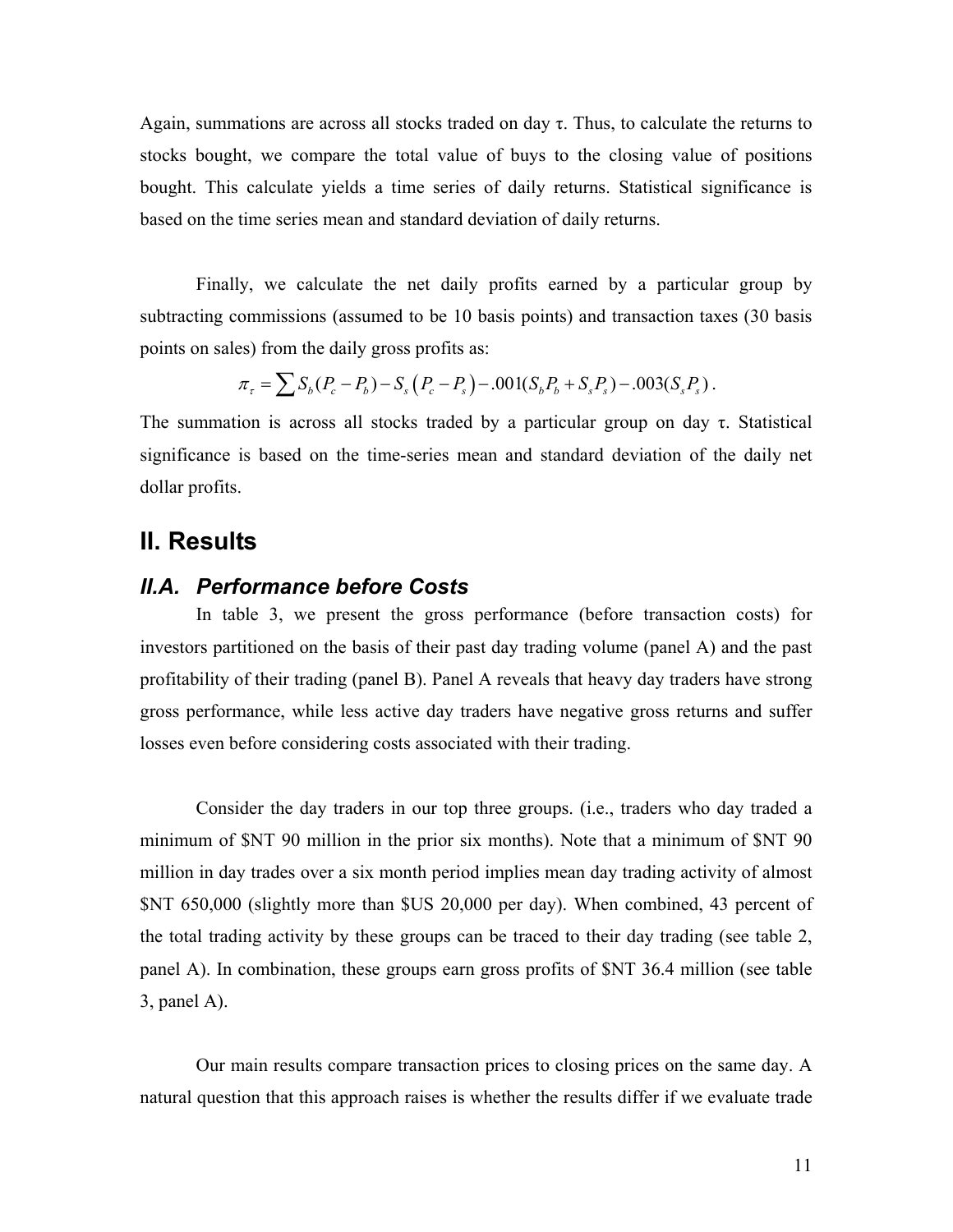performance over longer periods. To address this question, we track the performance of stocks bought and stock sold by a particular group for up to ten days following the transactions.<sup>7</sup> The gross profits earned by our heavy day trading groups do not change when we consider evaluation periods up to ten days. For example, the top trading group earns mean daily gross profits of \$NT 21.4 million when we compare transaction prices to closing prices on the same day (table 3, panel A); at a horizon of ten days, the mean daily gross profit of this groups is \$NT 23.5 million. When combined, the profits of the top three trading groups change little at holding periods up to ten days (from \$NT 36.4 million to \$NT 34.7 million at an assumed holding period of ten days). These results are not surprising, since a significant fraction of trades by these trading groups are day trades and thus would not contribute profits (or losses) after the trade date. In contrast, the losses of less active traders grow as we consider longer holding periods. For example, the losses of the least active trading group – many of whom engage in no day trading – grow from \$NT 24.3 million over a single day to \$NT 32.1 million over a ten day horizon.

Analyzing these same data, Barber, Lee, Liu, and Odean (2003) document that, in aggregate, the trades of all individual investors lose money before accounting for transaction costs and that these losses grow at longer horizons. Thus the trades of both less active day traders and individual investors in aggregate lose money, while the trades of heavy day traders earn gross profits.

 In panel B, table 3, we analyze day traders partitioned on the basis of past profitability. There is a monotonic relation between past profitability and subsequent returns; the most profitable traders continue to earn superior returns, while the least profitable traders continue to suffer losses. By construction (since we require a minimum of 35 days to rank an investors on the basis of their past profitability), each of our profit partitions consists of relatively active day traders (see table 2). Thus, not surprisingly, the mean gross daily profits of each group do not change significantly when we evaluate their trades over longer horizons. .

<sup>&</sup>lt;sup>7</sup> We employ methods identical to those outlined in detail in Barber, Lee, Liu, and Odean (2003).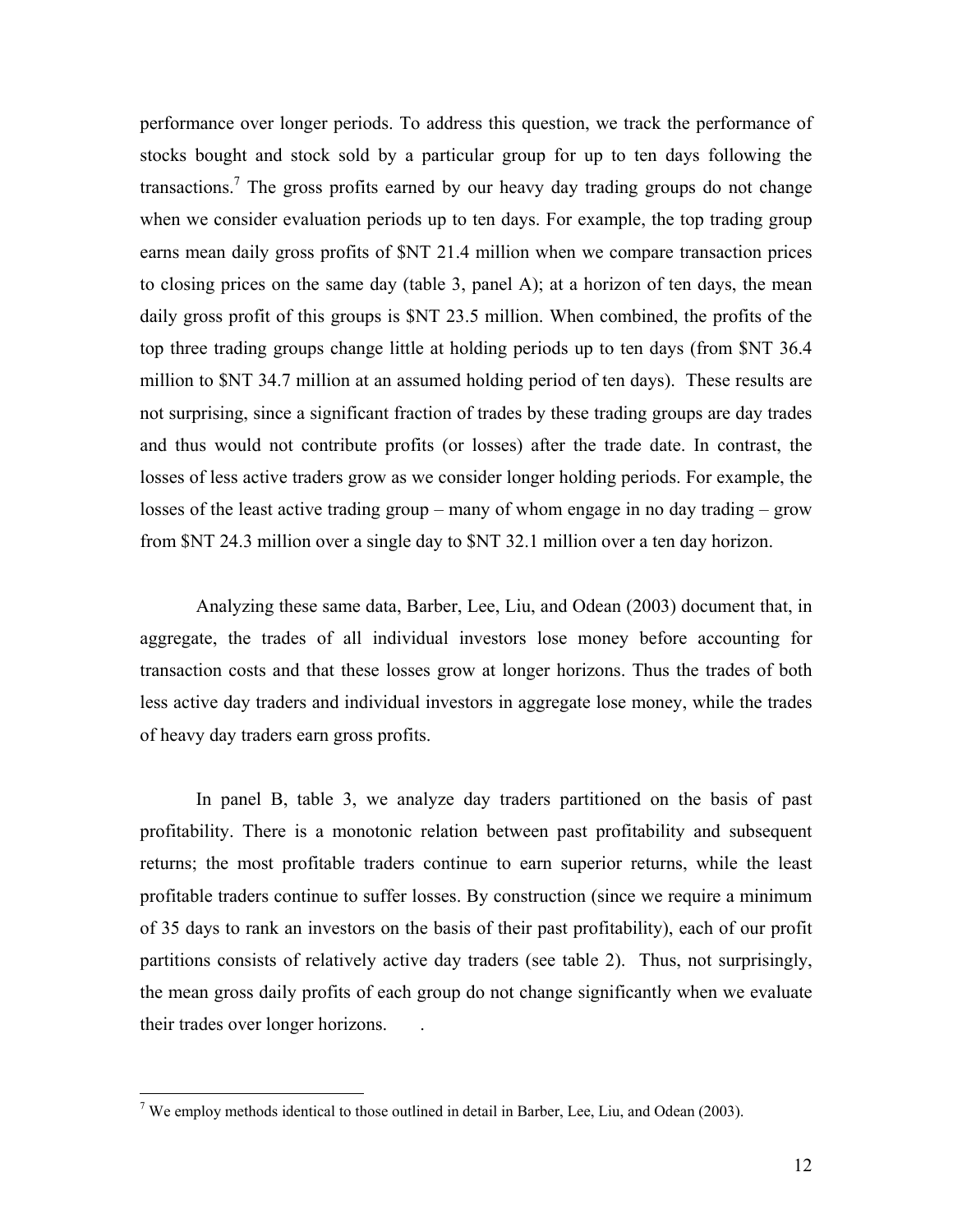## *II.B. Performance after Trading Costs*

In table 4, we present results net of trading costs (10 basis points for commissions and 30 basis points for the tax on sales). Panel A reveals that the strong gross performance of heavy day traders does not translate into profits net of transaction costs. In the last two columns of the table, we present the mean number of accounts contributing trades to our analysis and the average profit (or loss) per account. Net of fees, the average account in the heavy day trader partition (greater than \$NT 600 million in day trading activity over the prior six months) incurs daily losses of \$NT 8,443. Accounts with little or no prior day trading activity incur much smaller daily losses, largely because they trade less actively.

In contrast, panel B reveals that day traders with the most profitable past trading activity continue to earn profits net of costs. The net profits of the top two partitions are reliably positive. Though, on average, only 393 accounts contribute trades to the top profit partition, these accounts earn average daily profits of \$NT 7,532. Given 280 trading days in the average year, this translates into an annual income of \$NT 2.1 million. The mean annual income in Taiwan in 1999 was \$NT 390,000 and, according to the directorate-general of budget, accounting, and statistics in Taiwan, the mean annual salary for employees of financial institutions (including banks, securities firms, and real estate agencies) is around \$NT 800,000. Thus, an investor who mimicked the trades of our top profit partition would earn an annual income that is well above average.

The fact that we are able to identify a persistently strong group of day traders indicates that day trading is not entirely a fool's game. Some day traders are able to make money net of transaction costs. Coval, Hirshleifer, and Shumway (2003) document persistence in the gross performance of purchases made by successful investors at a large U.S. discount brokerage firm. Their sample consists of individual investors, the majority of whom are not day traders. In contrast to our findings, the profits they are able to document for successful investors are not sufficient to cover typical trading costs.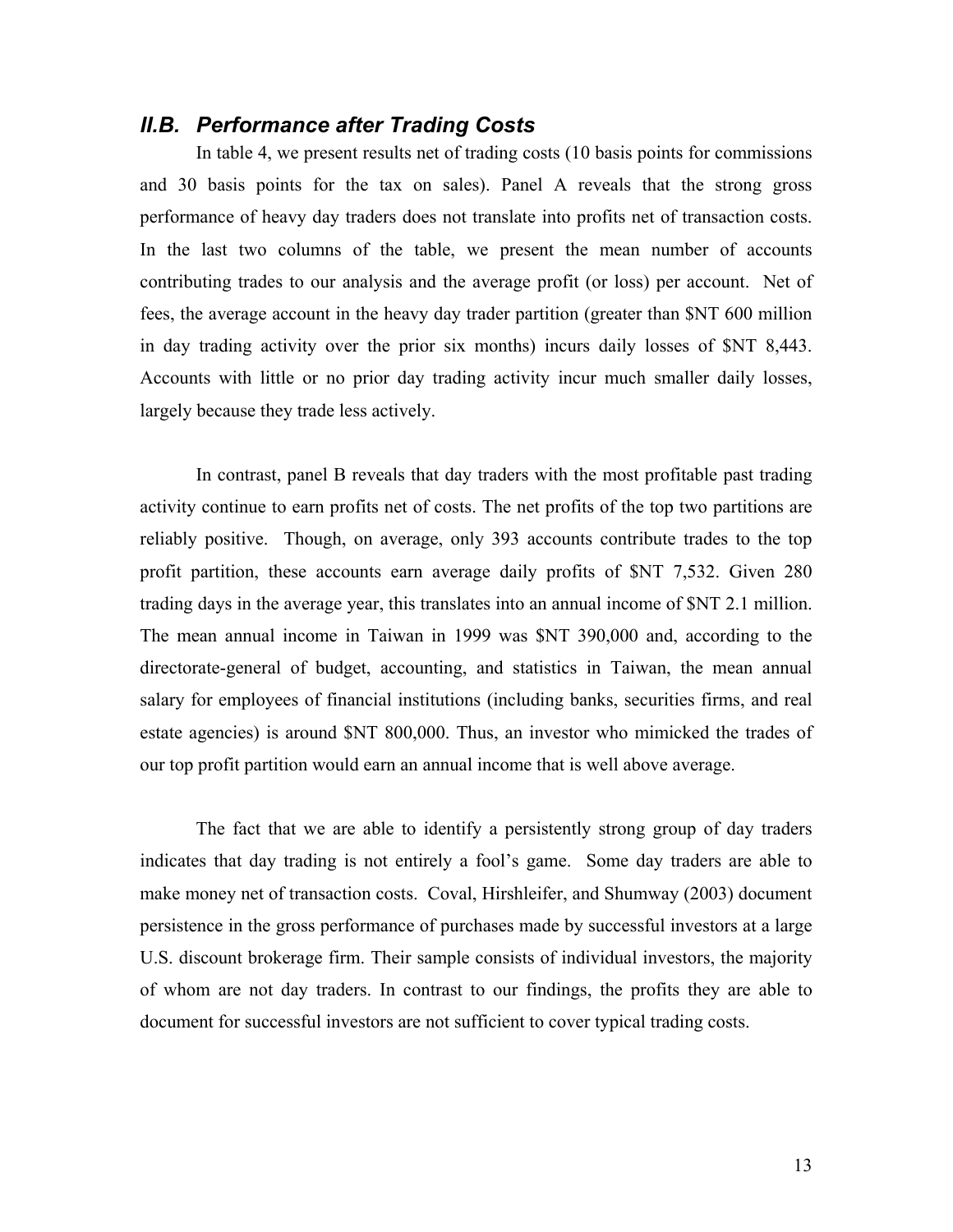## *II.C. Results by Order Type*

There is convincing evidence that many day traders earn gross profits, though only a select few are sufficiently savvy to earn profits net of transaction costs. To gain further insight into the behavior of day traders, we analyze the orders underlying their trades. On one hand, day traders may provide liquidity to market participants by placing passive limit orders that provide depth to an otherwise thin market. This strategy would be profitable as long as uninformed traders are willing to pay for this liquidity and the providers of liquidity are able to avoid excessive trading with investors who possess superior information. On the other hand, day traders could earn gross profits by placing aggressive orders in anticipation of future price movements. This strategy would be profitable if day traders possessed superior information (or superior ability to process publicly available information) or were able to otherwise identify short-term trends in prices.

 To determine whether day traders are earning gross profits by providing liquidity or spotting short-term trends in prices, we analyze orders underlying their trades. In addition to trade data, we have all orders (both filled and unfilled) that underlie these trades. Using these order data, we categorize each trade as aggressive or passive based on the order underlying the trade. This categorization involves three steps. First, for each stock, we construct a time series of clearing prices, the lowest unfilled sell limit order price, and the highest unfilled buy limit order price. These data are compiled by the TSE (the market display data) and are presented to market participants in real time. Second, we categorize all orders as aggressive or passive by comparing order prices to the most recent unfilled limit order prices. Orders to buy with prices in at, or in excess, of the most recent unfilled sell limit order are categorized as aggressive; those with prices at, or below, the most recent unfilled buy limit order are categorized as passive; those with an order price between the two unfilled limit order prices are categorized as indeterminate. There is an analogous algorithm for sells. Third, we match all orders to trades. This matching allows us to determine whether a trade emanated from a passive or aggressive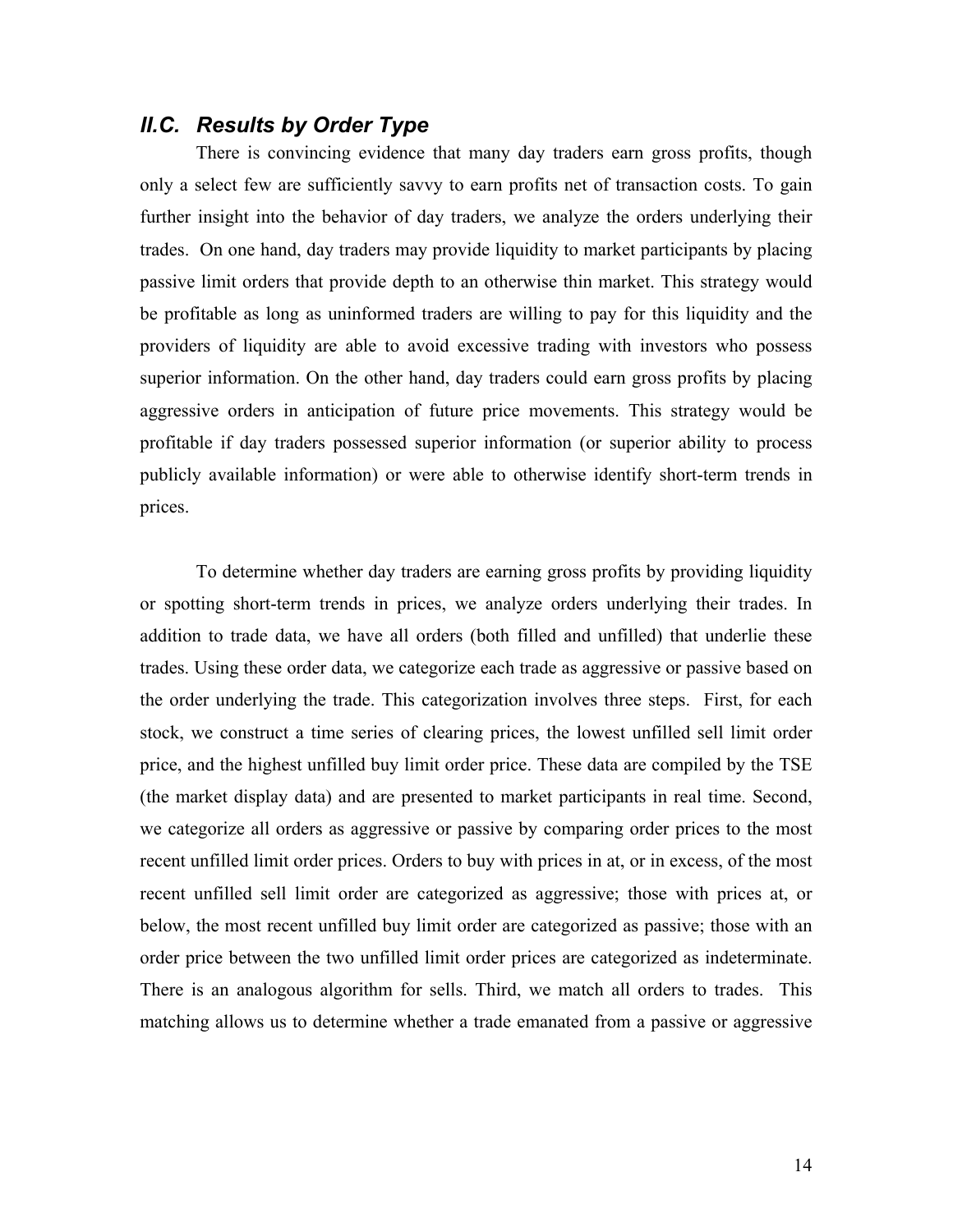order. Using this algorithm, we are able to categorize 90 percent of all trades as passive or aggressive.<sup>8</sup>

 In table 5, we partition the trades for all individual investors and for each of our partitions into trades emanating from passive, aggressive, or indeterminate trades. Overall, 65 percent of individual trades can be traced to aggressive limit orders. Even if investors placed similar numbers of aggressive and passive limit orders, we would expect a higher percent of trades to originate from aggressive limit orders, since aggressive limit orders are more likely to execute.

In Table 5, Panel A, we examine the trading of individual investors partitioned on the basis of their past day trading activity. A relatively high proportion of trades made by heavy day traders can be traced to aggressive orders. For heavy day traders, 74 percent of trades<sup>9</sup> can be traced to aggressive orders; in contrast, for individual investors who engage in limited (or no) day trading, only 56 percent of trades can be traced to aggressive orders. Moreover, there is a monotonic relation between the proportion of trades emanating from aggressive orders and past day trading activity.

In Panel B, we examine the trading of individual investors partitioned on the basis of their past trading profits. In contrast to the results based on past day trading activity, there is no obvious relation between past trading profits and the proportion of trades emanating from aggressive orders.

These results indicate that the gross profits earned by heavy day traders come predominantly from the execution of aggressive limit orders (see also footnote 10). Based on this analysis, we conclude that heavy day traders are not profiting primarily

 $\overline{a}$ 

 $8$  The indeterminate category also includes trades that we are unable to match to an order. We discussed this issue with the TSE and they suspect data entry errors in the order records is the source of the problem. Though annoying, this type of data error should not introduce any bias into our results.

<sup>&</sup>lt;sup>9</sup> In auxiliary analyses, we calculate the proportion of gross trading profits (from Table 3) that can be attributed to passive, aggressive, and indeterminate orders. A high proportion (83 percent) of the gross profits earned by the heaviest day traders can be traced to aggressive limit orders.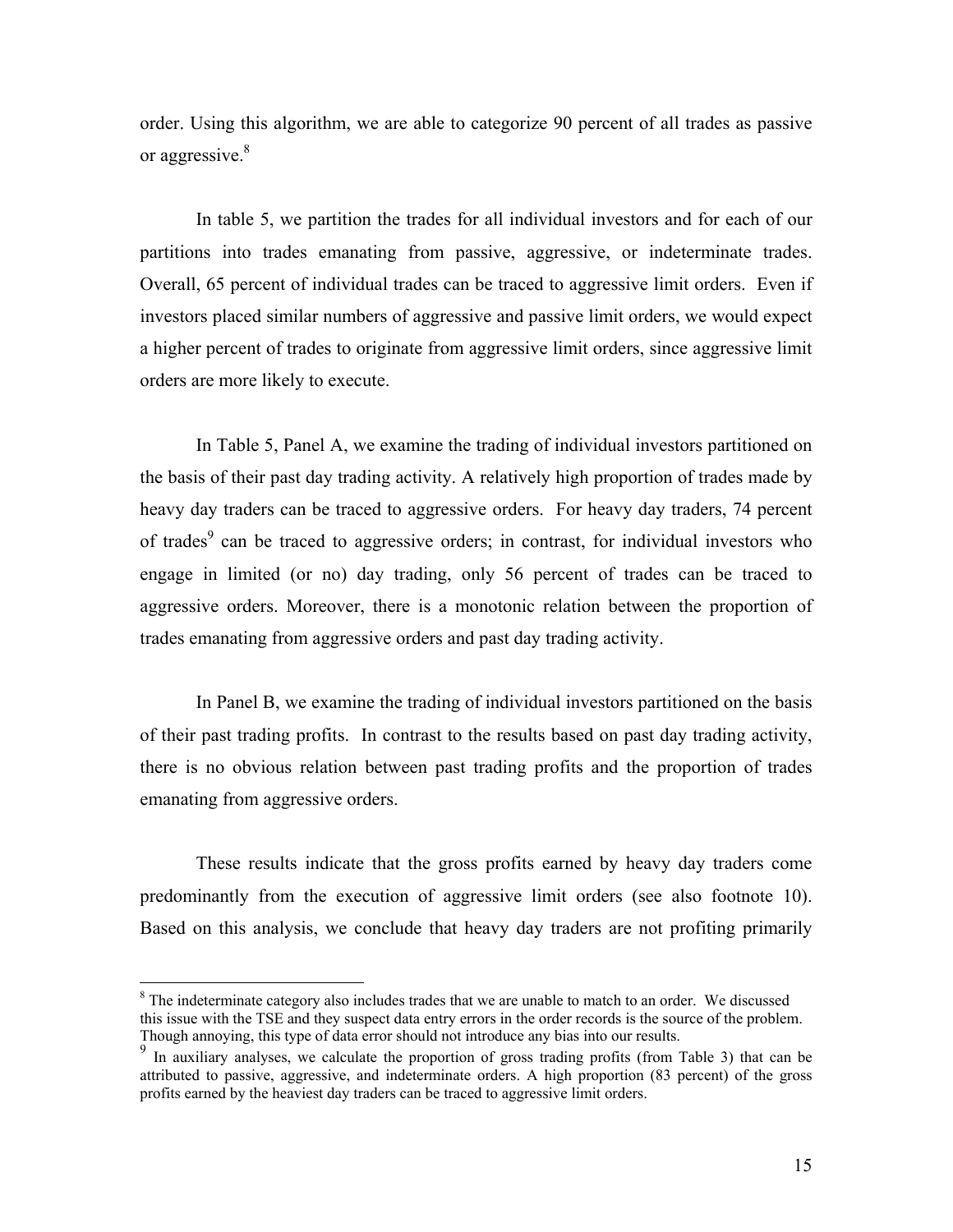from the provision of liquidity. Instead, heavy day traders are able to forecast short-term trends in prices.

### *II.D. The Cross-Section of Performance*

 Our analyses to this point have focused on trades aggregated across investors. To gain further insight into the cross-sectional variation in performance, we measure performance at the investor level and analyze the cross-section of performance within particular groups of investors. As before, we partition investors in two ways: on the basis of their day trading activity in the past six months and their standardized profits in the past six months. We then calculate the total intraday trading profits earned by each investor over the subsequent six month by first calculating daily profits as:

$$
\pi_{\tau} = \sum S_b (P_c - P_b) - S_s (P_c - P_s) - .0007 (S_b P_b + S_s P_s) - .003 (S_s P_s),
$$

where  $S_b$  and  $S_s$  are the total number of shares bought and sold,  $P_b$  and  $P_s$  are the average purchase price and the average sale price, and  $P_c$  is the closing price of the stock on day *τ*. The total intraday trading profits for each investor over the six month evaluation period are calculated as the sum of daily profits over the period for days on which the investor day trades. Since our sample period spans five years, this analysis yields nine six month evaluation periods.

 For each subgroup, we calculate the proportion of investors who earn net profits, the mean profit across investors, and the median profit level for the group. The results of this analysis are presented in table 6. In panel A, we present results for investors partitioned on the basis of their past day trading activity. Consistent with our prior findings, the mean (and median) profit for each group is reliably negative. Also consistent with our prior evidence, less than half of traders within each group earn positive profits, though a higher proportion (39 percent) of the heavy day traders earn positive profits.

 If we define a day trader as an investor who placed a minimum of \$NT 300,000 day trades in the prior six months (i.e., all investors in Table 6), only 18 percent earn profits from their trading activities in the subsequent six month period. This is obviously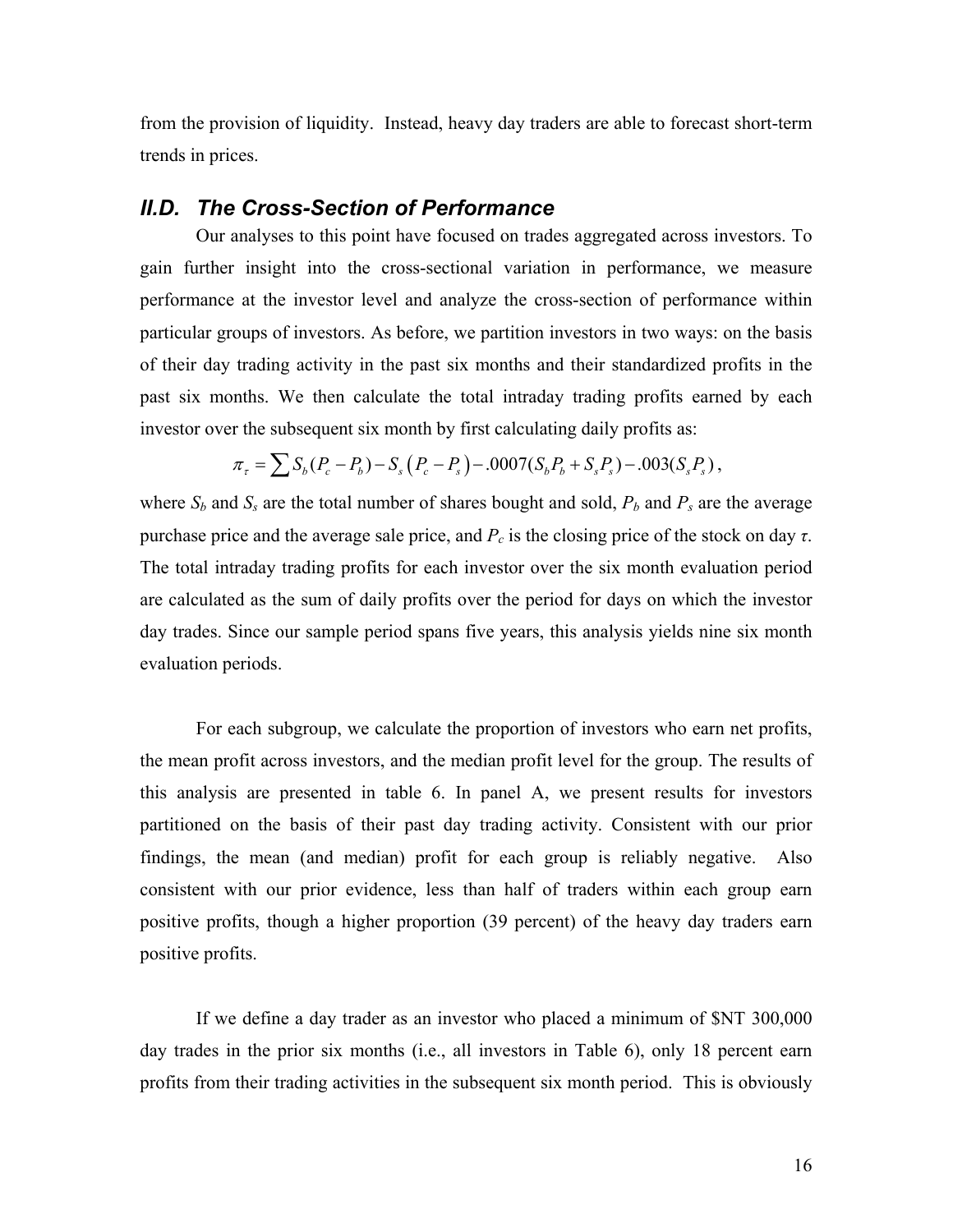a loose definition of day trader and captures many very occasional day traders. Nonetheless, using a tighter definition – investors who placed a minimum of \$NT 90 million day trades in the prior six months, only 19 percent earn profits from their trading activities in the subsequent six month period. In summary, even using a low commission assumption of 7 basis points, more than eight of ten day traders lose money in they typical semiannual period.

 In panel B, we present results for investors partitioned on the basis of their past standardized profits. Consistent with our prior evidence, there is a strong monotonic relation between past standardized profits and subsequent performance. Almost twothirds of the top performing group continues to earn profits net of transaction costs. The mean semi-annual income for this group is over \$NT 1 million, though the median profit is a more modest \$NT 125,761. The second performance group also earns positive mean returns, though less than half of these investors earn positive profits and the median profit is not reliably different from zero. The mean (and median) investor in the remaining groups suffers losses. In the lowest past performance group, a remarkably high proportion (97 percent) of investors loses money.

### *II.E. Does Performance Influence Subsequent Day Trading*

 Our results to this point indicate a large fraction of day traders, more than eight out of ten, lose money, though a small fraction of day traders earn large persistent profits. An obvious question that arises is whether day traders with poor performance reduce their day trading activities. In this section, we provide evidence that day traders with poor performance curtail their day trading activity.

 To analyze this question, we partition investors first on the basis of their day trading activity in the prior six months. We partition first on the basis of past day trading activity because there is mean reversion in day trading activity – heavy day traders reduce their day trading activity, while light day traders increase their day trading activity. By first partitioning on past day trading activity, we provide a control (albeit crude) for this tendency for mean reversion. Within each day trading partition, we further partition investors on the basis of their standardized profits during the six month period. In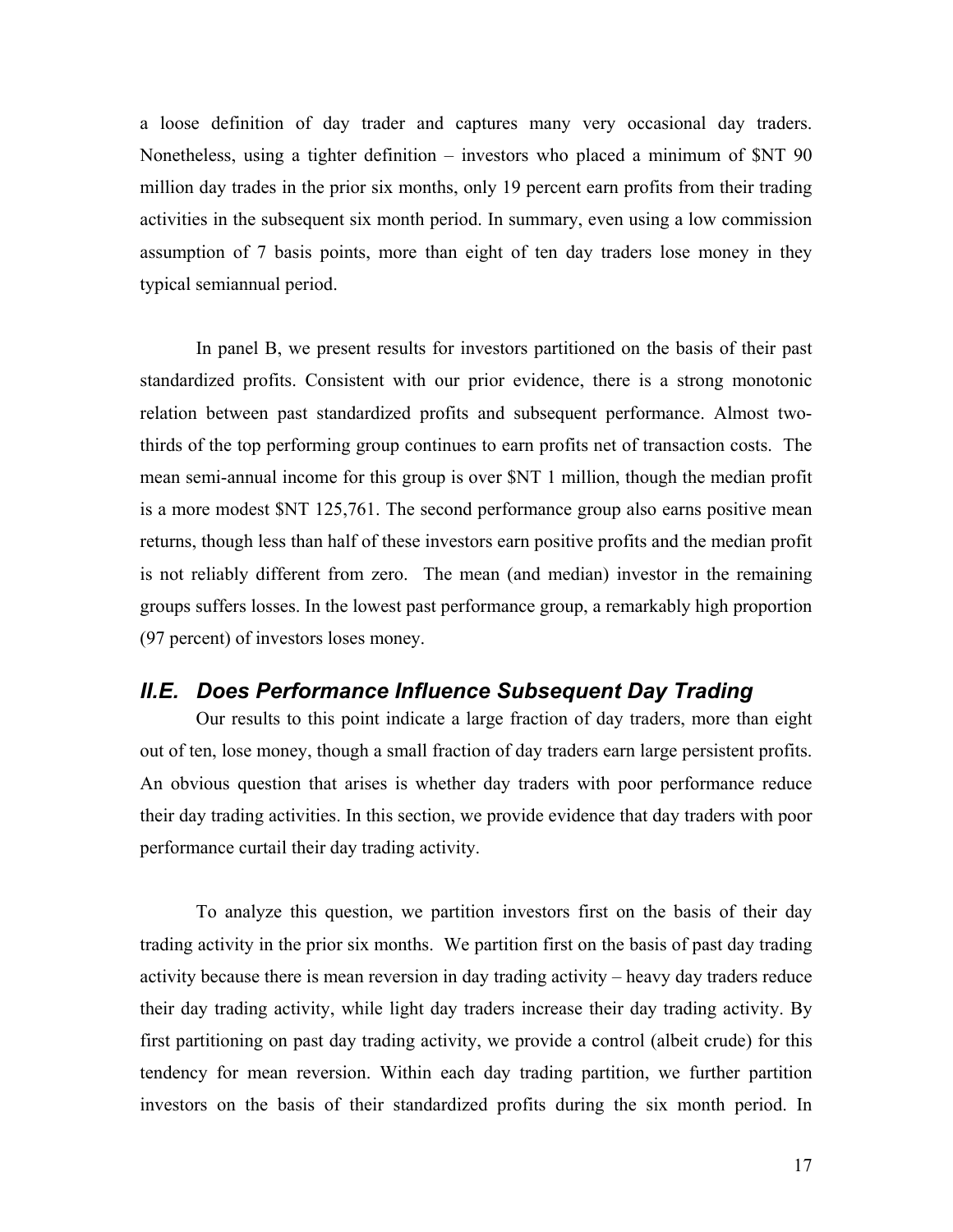contrast to our prior analyses that use standardized profits, we do not require 35 days of trading profits to rank an investor. Our results are qualitatively similar if we impose this restriction.

To analyze the effect of performance on day trading activity, we calculate the percentage change in the dollar value of day trading activity for each investor from the six month ranking period to the subsequent six month period. We then calculate the mean percentage change in account level day trading activity for each group of investors. To supplement this analysis, we also calculate the aggregate percentage change in day trading activity for the entire group. The results of this analysis are presented in Table 7.

 There is a strong relation between performance and subsequent day trading activity. Within each day trader partition, the average investor in the top performing group increases his day trading activity, while the average investor in the bottom performing group decreases his day trading activity. For example, among investors with a minimum of \$NT 90 million in day trades during the six month ranking period, the average investor in the top performance group increases his day trading by 19.4 percent, while the average investors in the bottom performance group decreases his trading by one third. A similar pattern emerges in panels B through D. In all cases, the mean percentage change in the day trading activity of the top performance group is reliably greater than the mean percentage change in the day trading activity of the bottom performance group (*p<0.01*).

## **III. Discussion**

Most day traders, especially heavy day traders, lose money trading. Why do investors engage in such a wealth reducing activity? One possibility is that investors simply find day trading entertaining. Undoubtedly some investors do find day trading entertaining, but can entertainment account for the extent of day trading that we observe? Day traders with a minimum of \$NT 90 million in our six month ranking period incur average daily losses of \$NT 7,338 during the subsequent month. On an annual basis this is equivalent to slightly more than \$NT 2 million, over five times the average annual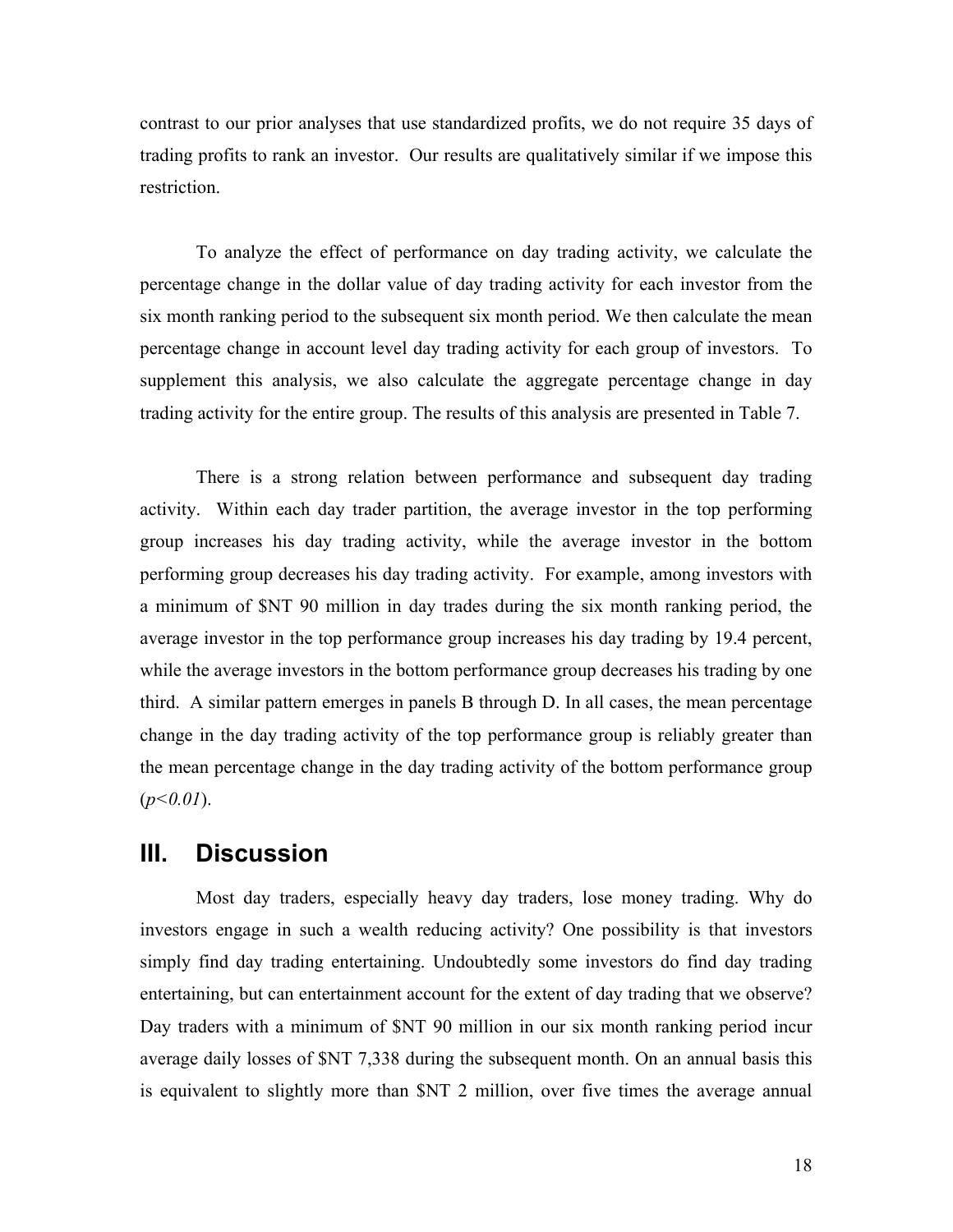wage in Taiwan and two and a half times the mean annual salary for employees of financial institutions. Do day traders knowingly and willingly accept such large expected losses for fun? For all but the wealthiest investors, this would be a very expensive form of entertainment indeed.

Another reason why day trading might entice investors would be if it provided an appealing distribution of returns. People often display an attraction to highly skewed investments, such as lotteries, that have negative expected returns but a small probability of a large payoff. However, the day trading profits that we document are similar in magnitude to, and far less prevalent than, losses. Unlike lottery winners, day traders must succeed on repeated gambles in order to achieve overall success. Such repeated gambles do not tend to generate highly skewed distributions.

A final potential explanation for the prevalence of day trading is that most day traders are overconfident about their own chances of success. Several papers (e.g., Odean (1998, 1999), Barber and Odean (2000, 2001)) argue that overconfidence causes investors to trade more than is in their own best interest. Overconfident day traders may simply be bearing losses that they did not anticipate. While day traders undoubtedly realize that other day traders lose money, stories of successful day traders may circulate in non-representative proportions, thus giving the impression that success is more frequent that it is. Heavy day traders, who earn gross profits but net losses, may not fully consider trading costs when assessing their own ability. And, individual day traders may believe themselves more likely to succeed than the average day trader. We are unable to explicitly test whether day traders are motivated by overconfidence rather than the desire for entertainment. Our opinion is that the average losses incurred by day traders are more than most would willingly accept as the cost of entertainment and that, by and large, day traders must hold unrealistic beliefs about their chances of success.

We find that the trades of heavy day traders are profitable before deducting transactions costs and that the trades of previously successful traders are profitable even after accounting for costs. How do day traders identify profitable trades and who is on the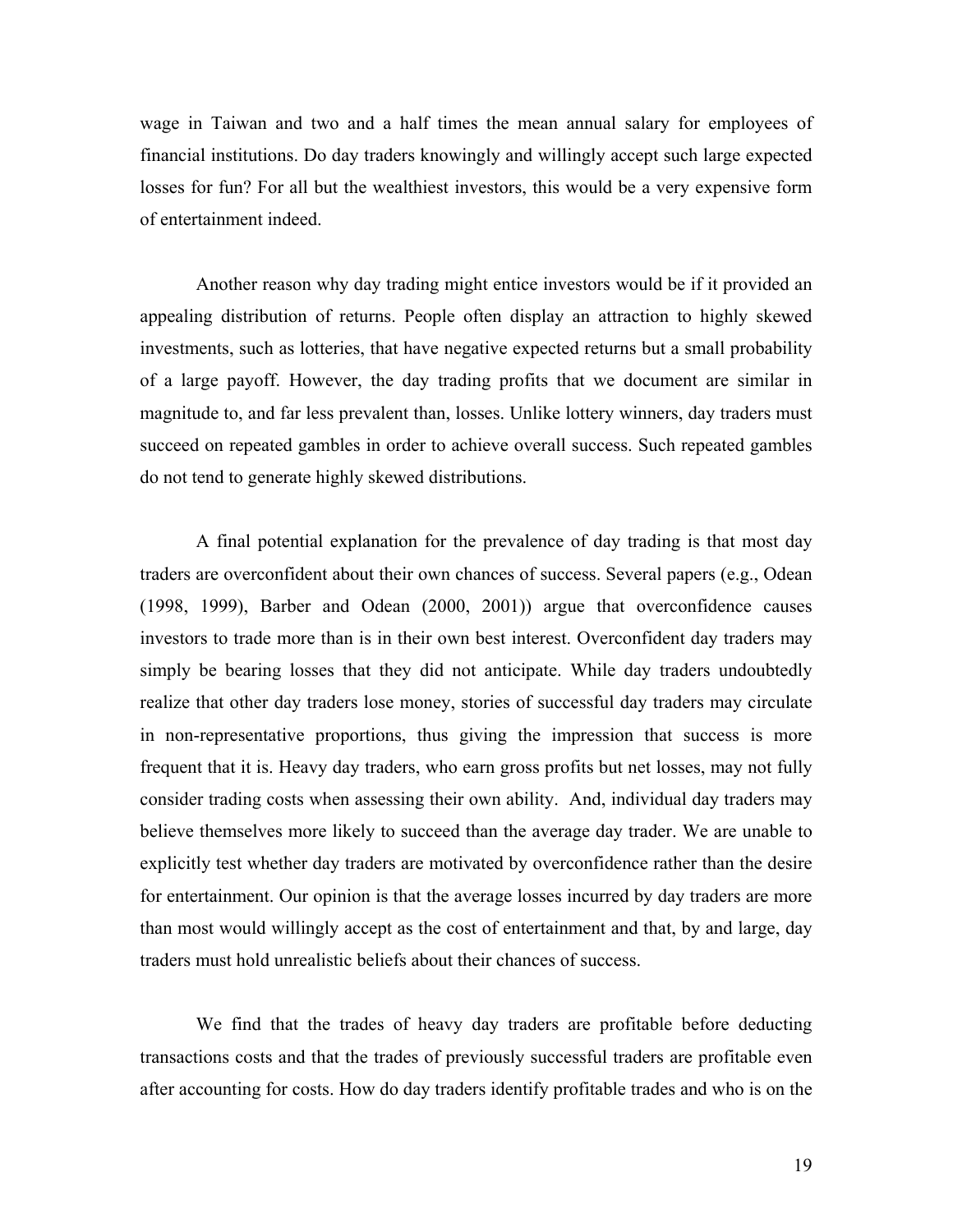other side of these trades? The likely counterparties to profitable trades by heavy and previously successful day traders are less active day traders and individual investors in general. As documented in Section II.A and in Barber, Lee, Liu, and Odean (2003) the trades of these groups result in losses even before deducting transaction costs. One way in which day traders could be earning profits is by supplying liquidity through passive limit orders to uninformed investors who are too eager to pay for quick execution. While some day traders may focus on supplying liquidity, over 70 percent of the trades executed by heavy and previously successful day traders are aggressive limit orders; a similar proportion of their profits can also be traced to aggressive orders. Such orders will lead to day trading profits when traders are able to anticipate short term price changes. Harris and Shultz (1998) document that SOES bandits are able to profit from trading with market-makers who are ostensibly better informed and better financed. Harris and Shultz write that SOES bandits appear to profit by paying close attention to the market and reacting more quickly than most market-makers to changing market conditions. The day traders studied by Garvey and Ryan (2001) also appear to profit from reacting to market changes more quickly than most market makers. We speculate that the successful day traders who we observe profit by reacting more quickly than other investors to changing market conditions just as SOES bandits and the fifteen day traders studied by Garvey and Murphy profit from quick reactions.

## **IV. Conclusion**

We analyze day traders in Taiwan. Day trading is prevalent in Taiwan – accounting for more than 20 percent of total trading volume during our sample period. Individual investors account for virtually all day trading (over 97 percent). Day trading is heavily concentrated. About one percent of individual investors account for half of day trading and one fourth of total individual investor trading volume.

Our analysis of performance indicates day trading is treacherous, but not entirely a fool's game. Heavy day traders, as a group, earn gross profits (before transaction costs). Thus, heavy day traders do appear to have a trading advantage over other investors. The stocks bought by the most active day traders outperform those sold by 31 basis points *per*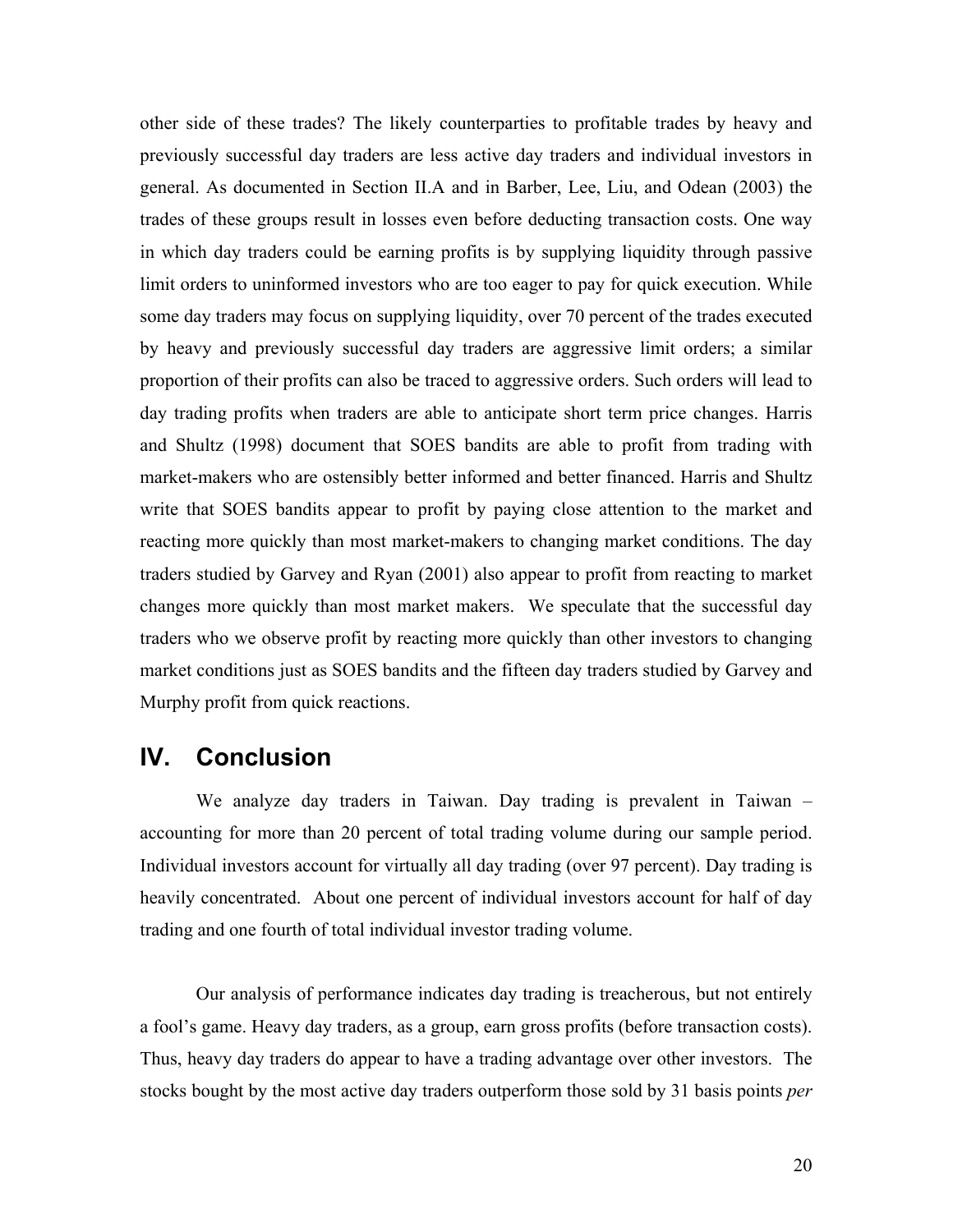*day*. Unfortunately, the gross profits of heavy day traders are not sufficiently large to cover reasonable estimates of transaction costs. Thus, as a group, they lose money. In contrast, occasional day traders experience both gross and net losses. The stocks bought by occasional day traders actually underperform those sold, even before considering transaction costs.

There is considerable cross-sectional variation in the performance of day traders. Over the typical six month horizon, using lower range assumptions regarding transaction costs, less than 20 percent of day traders earn profits net of transaction costs.

These results paint a rather dim portrait of day traders. However, we do document a select few are able to consistently earn profits sufficient to cover transaction costs. We identify day traders who earn substantial profits over a six-month period and analyze the performance of their *subsequent* trades. These profitable day traders continue to earn stellar returns. The average day trader in this group earns a semi-annual income of over \$NT 1 million from his day trading activity, though the group's median income is a more modest \$NT 126,000. The stocks they buy outperform those that they sell by 62 basis points *per day*. These profits survive transaction costs. In other words, there is strong evidence of persistence in the ability of day traders.

Our analysis makes clear the need for comprehensive risk disclosure. Prospective day traders should be apprised of their likelihood of success: only two out of ten make money; fewer do so consistently.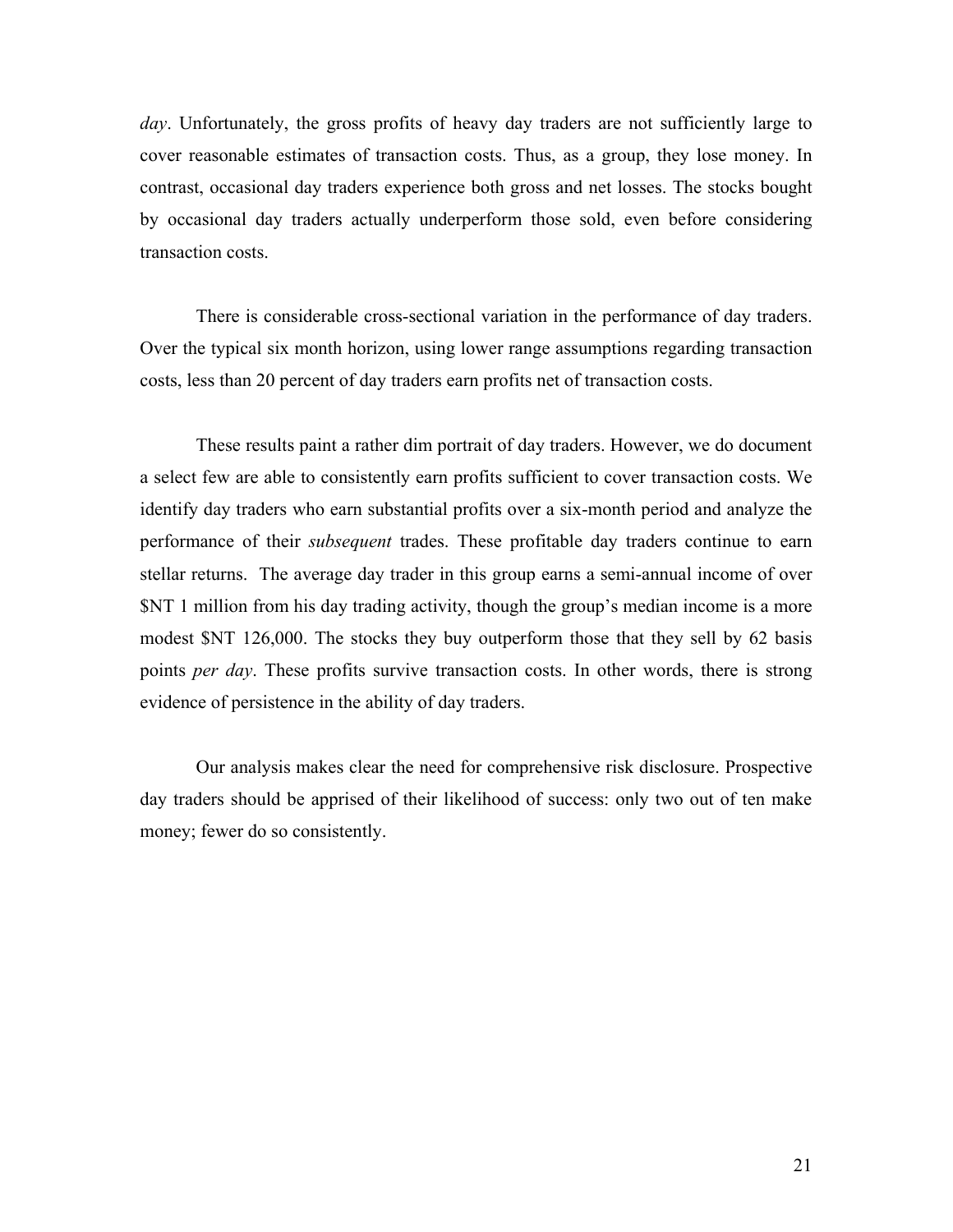#### **References**

- Barber, Brad M., Yi-Tsung Lee, Yu-Jane Liu, and Terrance Odean, 2003, Who gains from trade? Evidence from Taiwan, working paper, University of California.
- Barber, Brad M., and Terrance Odean, 2000, Trading is hazardous to your wealth: The common stock investment performance of individual investors, *Journal of Finance*, 2000, Vol. 55, No. 2, p.773-806.
- Barber, Brad M., and Terrance Odean, 2001, Boys will be boys: Gender, overconfidence, and common stock investment, *Quarterly Journal of Economics*, 116, 261-292.
- Chae, Joon, and Albert Wang, 2003, Who makes markets? Do dealers provide or take liquidity? working paper #4434-03, MIT, Cambridge, MA.
- Coval, Joshua D., David Hirshleifer, and Tyler Shumway, 2003, Can individual investors beat the market, working paper, Harvard Business School, Cambridge, MA.
- Garvey, Ryan, and Anthony Murphy, 2001, How profitable day traders trade: An examination of trading profits, working paper, University College Dublin, Dublin, Ireland.
- Harris, Jeffrey H., and Paul H. Schultz, 1998, The trading profits of SOES bandits, *Journal of Financial Economics*, 50, 39-62.
- Linnainmaa, Juhani, 2003, The Anatomy of Day Traders, working paper, UCLA, Los Angeles, CA.
- Odean, Terrance, 1998, Volume, volatility, price, and profit when all traders are above average, *Journal of Finance* 53, 1887-1934.
- Odean, Terrance, 1999, Do investors trade too much?, *American Economic Review*, 89, 1279-1298.
- Seasholes, Mark and Guojun Wu, 2004, Profiting from predictability: Smart traders, daily price limits, and investor attention, working paper, UC Berkeley.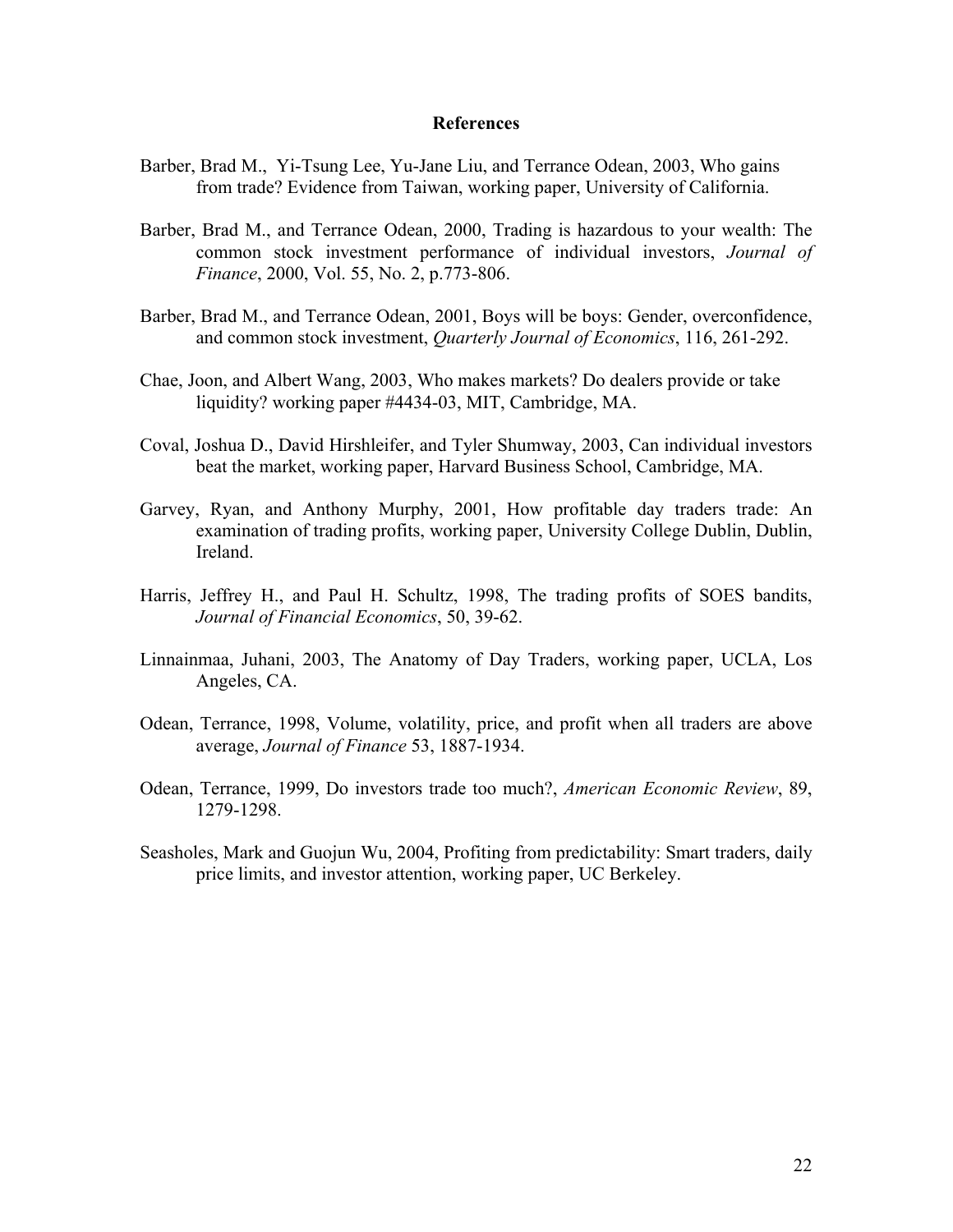### **Table 1**: Mean Daily Values of All Trade and Day Trade by Investor Categories: January 1995 to December 1999

The value of all trade is the value of buys and sells. The value of day trades is the value of day purchases and day sales. Day trades are defined as the purchase and sale of the same stock by the same investor on one day.

|                     | <b>ALL TRADE</b> |            | <b>DAY TRADE</b> |        | Day Trade  |
|---------------------|------------------|------------|------------------|--------|------------|
|                     |                  | Percentage | Percentage       |        | percentage |
|                     | Value            | of All     | Value            | of Day | of         |
| Investor Type       | <b>SNT Mil)</b>  | Trade      | (SNT Mil)        | Trade  | All Trade  |
|                     |                  |            |                  |        |            |
| All Traders         | 170,148          | 100.0      | 34,912           | 100.0  | 20.5       |
|                     |                  |            |                  |        |            |
| All Individuals     | 152,232          | 89.5       | 34,030           | 97.5   | 22.4       |
| All Institutions    | 17,916           | 10.5       | 883              | 2.5    | 4.9        |
|                     |                  |            |                  |        |            |
| Corporations        | 7,453            | 4.4        | 682              | 2.0    | 9.1        |
| Dealers             | 2,503            | 1.5        | 141              | 0.4    | 5.6        |
| Foreigners          | 3,272            | 1.9        | 59               | 0.2    | 1.8        |
| <b>Mutual Funds</b> | 4,688            | 2.8        | 0.7              | 0.0    | 0.0        |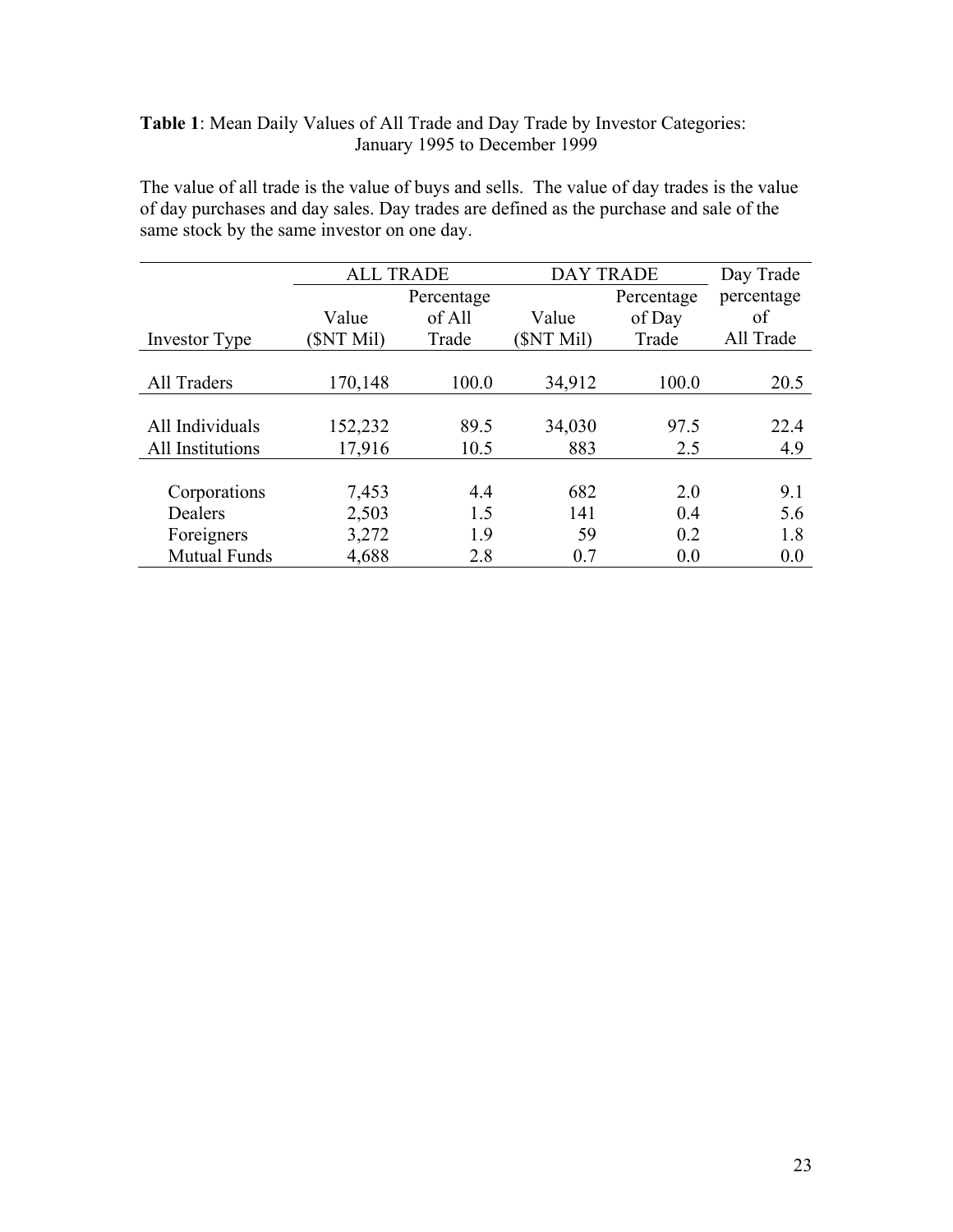**Table 2**: Mean Daily Values of All Trade and Day Trade by Individual Investor Categories: July 1995 to December 1999

Individual investors are partitioned into category based on (1) the total value of their day trading in the prior six months and (2) the standardized net profits from trading in months *t-6* to *t-1*. The table presents descriptive statistics on the trades of each group in the month *t*. The value of all trade is the value of buys and sells. The value of day trades is the value of day purchases and day sales. Mean number of accounts are mean number of accounts contributing trades to each group in average month.

|                        |            | <b>ALL TRADE</b>                                                       | <b>DAY TRADE</b> |            |              |           |            |
|------------------------|------------|------------------------------------------------------------------------|------------------|------------|--------------|-----------|------------|
|                        |            |                                                                        |                  |            |              |           | Mean Daily |
|                        |            |                                                                        |                  | Percentage | Day Trade    | Mean      | Volume per |
|                        | Value      | Percentage                                                             | Value            | of Day     | percentage   | Number of | Account    |
| <b>Partition Range</b> | (\$NT Mil) | of All Trade                                                           | (SNT Mil)        | Trade      | of All Trade | Accounts  | (SNT)      |
| All Individuals        | 161,165    | 100.0                                                                  | 36,310           | 100.0      | 22.5         | 925,841   | 174,074    |
|                        |            |                                                                        |                  |            |              |           |            |
|                        |            | Panel A: Individual Investors Partitioned by Past Day Trading Activity |                  |            |              |           |            |
| $(600m, \infty)$       | 11,450     | 7.1                                                                    | 6,276            | 17.3       | 54.8         | 862       | 13,280,286 |
| (240m, 600m)           | 12,448     | 7.7                                                                    | 5,422            | 14.9       | 43.6         | 2,224     | 5,597,896  |
| (90m, 240m)            | 18,078     | 11.2                                                                   | 6,542            | 18.0       | 36.2         | 6,303     | 2,868,030  |
| (15m, 90m)             | 36,003     | 22.3                                                                   | 9,537            | 26.3       | 26.5         | 30,944    | 1,163,490  |
| (1.5m, 15m)            | 32,923     | 20.4                                                                   | 5,292            | 14.6       | 16.1         | 87,833    | 374,837    |
| (0.3m, 15m)            | 10,433     | 6.5                                                                    | 1,322            | 3.6        | 12.7         | 78,668    | 132,627    |
| (0, 0.3m)              | 39,828     | 24.7                                                                   | 1,920            | 5.3        | 4.8          | 719,007   | 55,393     |
|                        |            |                                                                        |                  |            |              |           |            |
|                        |            | Panel B: Individual Investors Partitioned by Standardized Past Profits |                  |            |              |           |            |
| $(.2, \infty)$         | 2,276      | 1.4                                                                    | 1,198            | 3.3        | 52.6         | 393       | 5,785,526  |
| (0.1, 0.2)             | 3,706      | 2.3                                                                    | 1,484            | 4.1        | 40.0         | 1,062     | 3,490,474  |
| (0, .1)                | 6,936      | 4.3                                                                    | 2,379            | 6.6        | 34.3         | 3,027     | 2,291,903  |
| $(-.2, 0)$             | 22,816     | 14.2                                                                   | 7,365            | 20.3       | 32.3         | 17,069    | 1,336,690  |
| $(-4,-2)$              | 21,633     | 13.4                                                                   | 8,460            | 23.3       | 39.1         | 22,158    | 976,309    |
| $(\infty, -.4)$        | 8,287      | 5.1                                                                    | 4,278            | 11.8       | 51.6         | 7,638     | 1,084,850  |
| No Rank                | 95,511     | 59.3                                                                   | 11,145           | 30.7       | 11.7         | 874,495   | 109,219    |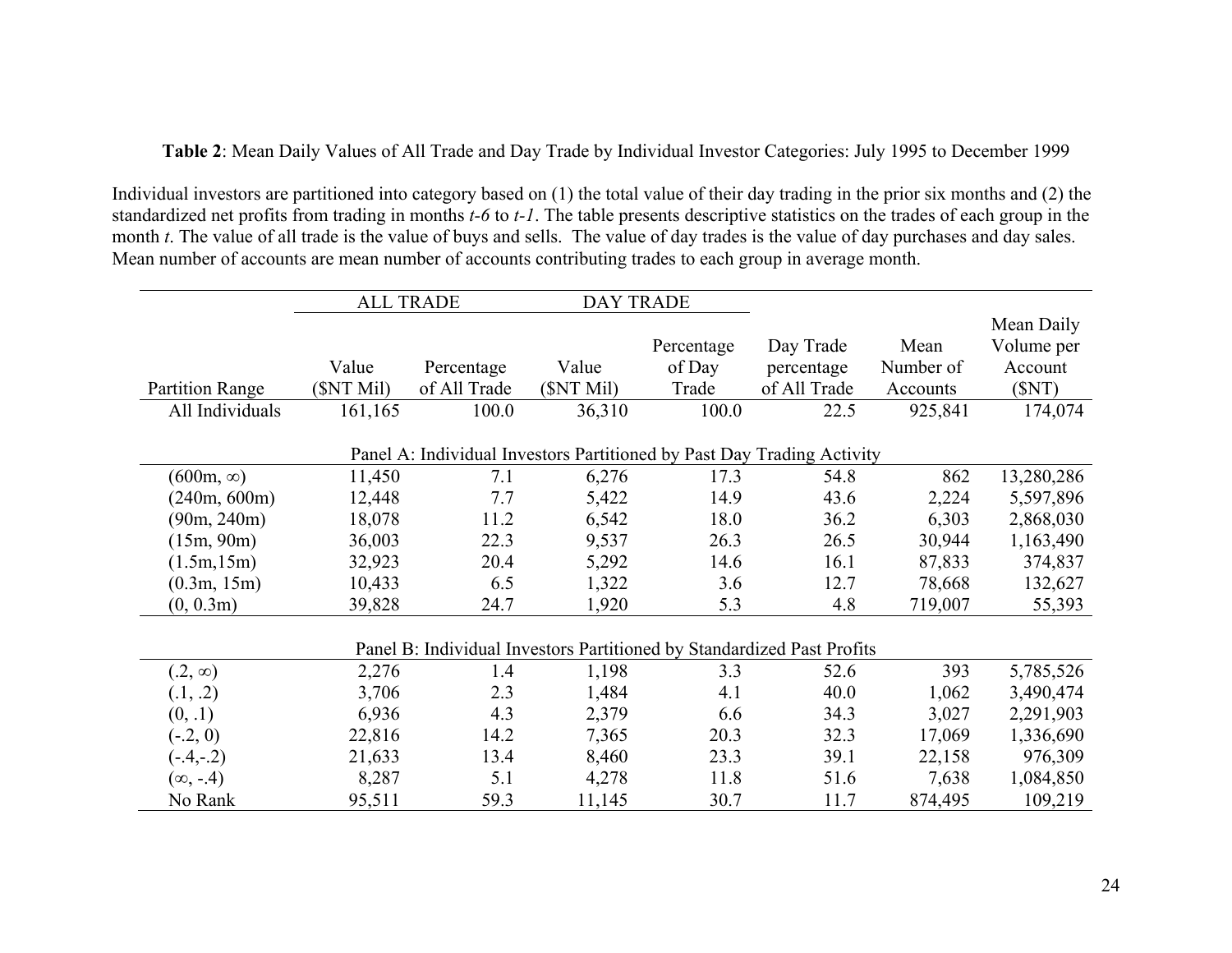#### **Table 3**: Mean Gross Daily Abnormal Return and Profits for Day Traders

The table evaluates the gross performance of trades in month *t* for day traders partitioned based on their trading in months *t-6* to *t-1*. Individual investors are partitioned into categories based on the total value of their day trading in the prior six months (panel A) and the standardized net profits from trading in the prior six months (panel B). On each day, the buy less sell return is the intraday return on stocks bought from the average purchase price to the closing price less the intraday return on stocks sold from the average sale price to the closing price. On each day, the daily gross profit is calculated as  $\pi_{\tau} = \sum S_b (P_c - P_b) - S_s (P_c - P_s)$ , where  $S_b$  and  $S_s$  are the total number of shares bought and sold,  $P_b$  and  $P_s$  are the average purchase price and the average sale price, and  $P_c$  is the closing price of the stock on day *τ*. On each day, profits are summed across all stocks and accounts. Statistical significance is based on the mean of the time-series of daily returns (or profits) and the time-series standard deviation of returns (or profits).

|                  |           |           | Mean                                                                   |           |             |
|------------------|-----------|-----------|------------------------------------------------------------------------|-----------|-------------|
|                  | Buy       | Daily     |                                                                        |           |             |
|                  | Return    |           | Gross                                                                  |           | Percentage  |
| Partition        | less Sell |           | Profit                                                                 |           | of Days     |
| Range            | Return    | t-stat    | (SNT Mil)                                                              | t-stat    | with Profit |
|                  |           |           |                                                                        |           |             |
|                  |           |           | Panel A: Individual Investors Partitioned by Past Day Trading Activity |           |             |
| $(600m, \infty)$ | 0.305     | 37.99*    | 21.426                                                                 | 26.64*    | 90.7*       |
| (240m, 600m)     | 0.107     | 20.42*    | 9.629                                                                  | 20.96*    | 80.4*       |
| (90m, 240m)      | 0.030     | $7.37*$   | 5.332                                                                  | 12.40*    | $67.2*$     |
| (15m, 90m)       | $-0.039$  | $-14.43*$ | $-3.460$                                                               | $-5.65*$  | 42.8*       |
| (1.5m, 15m)      | $-0.071$  | $-30.93*$ | $-11.681$                                                              | $-19.19*$ | $21.2*$     |
| (0.3m, 15m)      | $-0.061$  | $-21.18*$ | $-4.959$                                                               | $-20.53*$ | $20.8*$     |
| (0, 0.3m)        | $-0.047$  | $-12.27*$ | $-24.325$                                                              | $-18.34*$ | $21.2*$     |
|                  |           |           |                                                                        |           |             |
|                  |           |           | Panel B: Individual Investors Partitioned by Standardized Past Profits |           |             |
| $(.2, \infty)$   | 0.622     | $61.73*$  | 8.671                                                                  | 28.92*    | 97.0*       |
| (0.1, 0.2)       | 0.438     | 48.03*    | 10.842                                                                 | $30.36*$  | 94.9*       |
| (0, .1)          | 0.296     | $40.33*$  | 14.030                                                                 | 28.24*    | $92.1*$     |
| $(-.2, 0)$       | 0.101     | 28.67*    | 16.342                                                                 | $25.13*$  | $89.3*$     |
| $(-.4,-.2)$      | $-0.094$  | $-21.24*$ | $-14.477$                                                              | $-18.35*$ | $21.1*$     |
| $(\infty, -4)$   | $-0.240$  | $-25.56*$ | $-12.419$                                                              | $-21.49*$ | 18.0*       |

\* - reliably different from zero (or 50 percent) at the 1 percent significance level.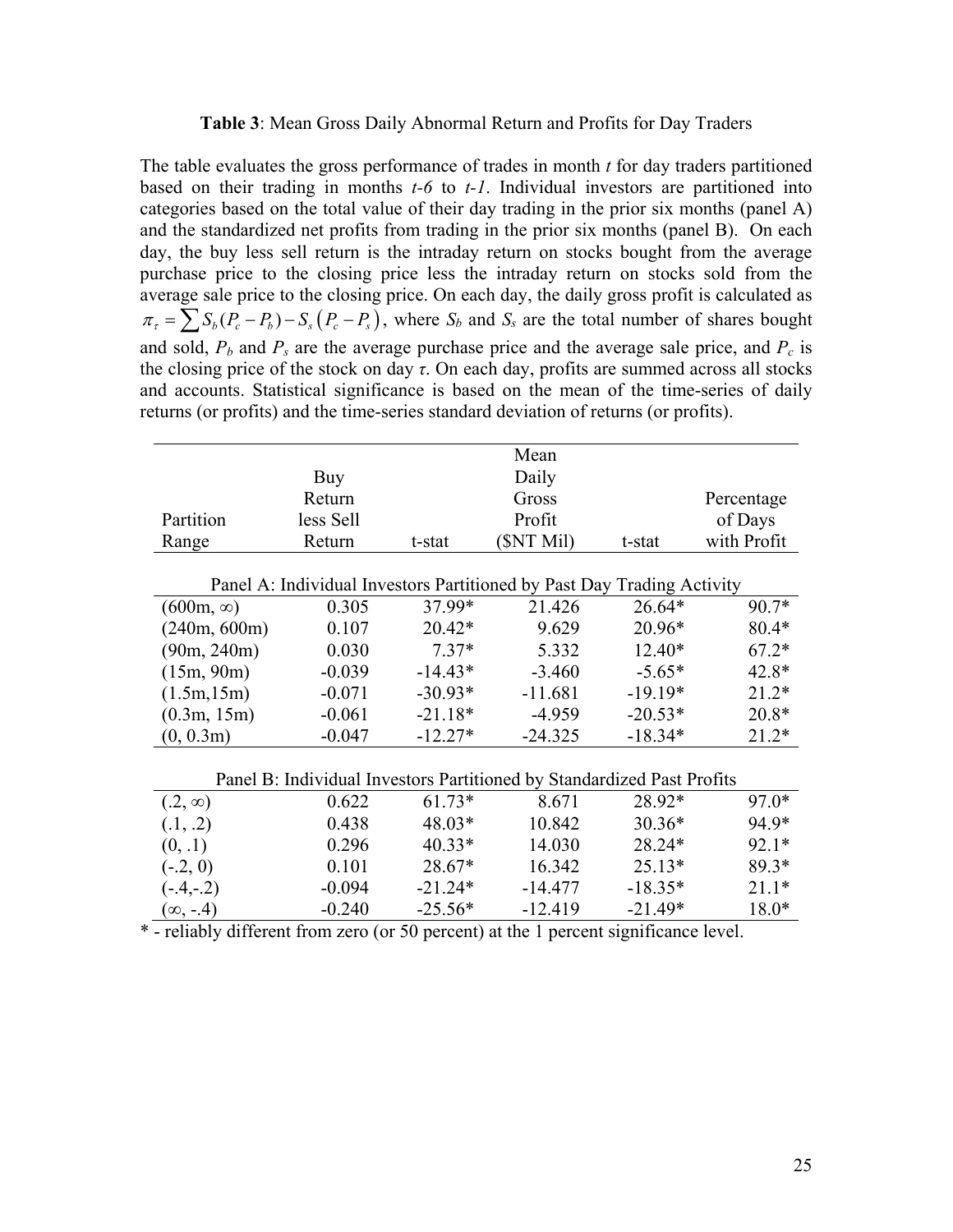#### **Table 4**: Mean Net Profits for Day Traders

The table evaluates the net performance of trades in month *t* for day traders partitioned based on their trading in months *t-6* to *t-1*. Individual investors are partitioned into categories based on the total value of their day trading in the prior six months (panel A) and the standardized net profits from trading in the prior six months (panel B). On each day, the daily net profit is calculated as:

$$
\pi_{\tau} = \sum S_b (P_c - P_b) - S_s (P_c - P_s) - .001 (S_b P_b + S_s P_s) - .003 (S_s P_s) ,
$$

where  $S_b$  and  $S_s$  are the total number of shares bought and sold,  $P_b$  and  $P_s$  are the average purchase price and the average sale price, and  $P_c$  is the closing price of the stock on day *τ*. On each day, profits are summed across all stocks and accounts. Statistical significance is based on the mean of the time-series of daily net profits and the time-series standard deviation of daily net profits.

|                  |                                                                        |           |             |           | Mean         |
|------------------|------------------------------------------------------------------------|-----------|-------------|-----------|--------------|
|                  | Mean                                                                   |           |             |           | Daily Net    |
|                  | Daily Net                                                              |           | Percentage  |           | Profit       |
| Partition        | Profit                                                                 |           | of Days     | Number of | $(Loss)$ per |
| Range            | (SNT Mil)                                                              | t-stat    | with Profit | Accounts  | Account      |
|                  |                                                                        |           |             |           |              |
|                  | Panel A: Individual Investors Partitioned by Past Day Trading Activity |           |             |           |              |
| $(600m, \infty)$ | $-7.278$                                                               | $-12.47*$ | $28.3*$     | 862       | $-8,443$     |
| (240m, 600m)     | $-21.588$                                                              | $-36.31*$ | $4.0*$      | 2,224     | $-9,707$     |
| (90m, 240m)      | $-40.033$                                                              | $-46.64*$ | $0.7*$      | 6,303     | $-6,351$     |
| (15m, 90m)       | $-93.851$                                                              | $-55.80*$ | $0.2*$      | 30,944    | $-3,033$     |
| (1.5m, 15m)      | $-94.230$                                                              | $-58.91*$ | $0.0*$      | 87,833    | $-1,073$     |
| (0.3m, 15m)      | $-31.033$                                                              | $-55.38*$ | $0.0*$      | 78,668    | $-394$       |
| (0, 0.3m)        | $-122.950$                                                             | $-46.55*$ | $0.0*$      | 719,007   | $-171$       |
|                  |                                                                        |           |             |           |              |
|                  | Panel B: Individual Investors Partitioned by Standardized Past Profits |           |             |           |              |
| $(.2, \infty)$   | 2.960                                                                  | 13.85*    | $71.1*$     | 393       | 7,532        |
| (.1, .2)         | 1.535                                                                  | $5.70*$   | 49.5        | 1,062     | 1,445        |
| (0, .1)          | $-3.367$                                                               | $-8.45*$  | $30.3*$     | 3,027     | $-1,112$     |
| $(-.2, 0)$       | $-40.901$                                                              | $-42.57*$ | $2.6*$      | 17,069    | $-2,396$     |
| $(-4,-2)$        | $-68.694$                                                              | $-48.11*$ | $0.0*$      | 22,158    | $-3,100$     |
| $(\infty, -4)$   | $-33.167$                                                              | $-44.73*$ | $0.2*$      | 7,638     | $-4,342$     |

\* - reliably different from zero (or 50 percent) at the 1 percent significance level.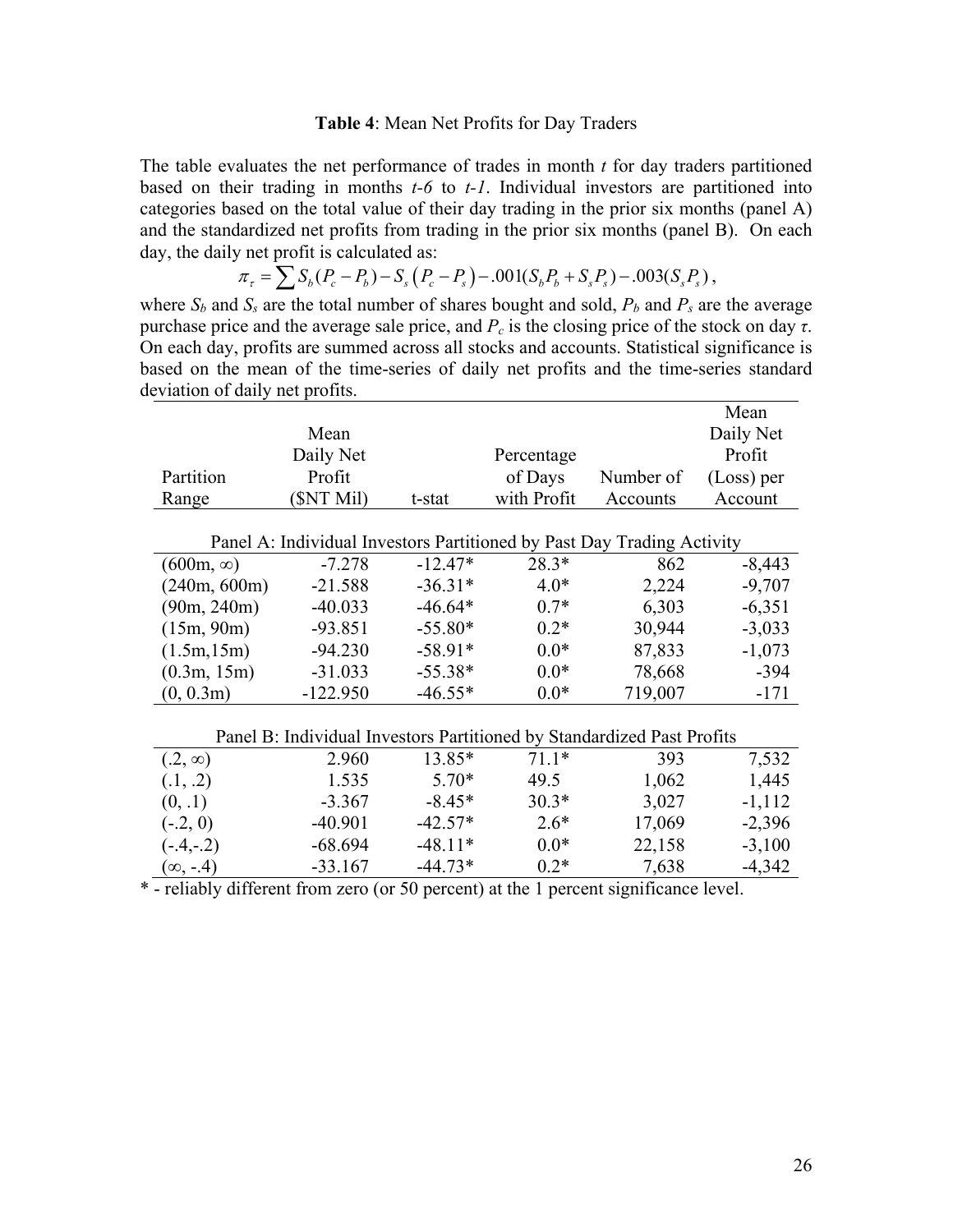**Table 5**: Percentage of Trades Emanating from Passive and Aggressive Limit Orders

Orders are classified as aggressive if (1) a buy limit order was placed at a price greater than or equal to the last lowest unfilled sell limit order price or (2) a sell limit order was placed at a price less than or equal to the last highest unfilled buy limit order price. Orders with prices between the last highest unfilled buy limit order price and the last lowest unfilled sell limit order price are classified as indeterminate. All other orders are classified as passive. Orders are then matched to trades to classify trades as passive, aggressive, or indeterminate. The indeterminate category includes trades that we are unable to match to orders.

|                                                                        | Percentage of Trades Emanating from Orders<br>Classified as: |            |               |  |  |  |
|------------------------------------------------------------------------|--------------------------------------------------------------|------------|---------------|--|--|--|
|                                                                        |                                                              |            |               |  |  |  |
| <b>Partition Range</b>                                                 | Passive                                                      | Aggressive | Indeterminate |  |  |  |
| All Individual Investors                                               | 25.2                                                         | 64.9       | 9.9           |  |  |  |
|                                                                        |                                                              |            |               |  |  |  |
| Panel A: Individual Investors Partitioned by Past Day Trading Activity |                                                              |            |               |  |  |  |
| $(600m, \infty)$                                                       | 16.3                                                         | 73.7       | 10.0          |  |  |  |
| (240m, 600m)                                                           | 17.7                                                         | 72.3       | 10.1          |  |  |  |
| (90m, 240m)                                                            | 19.5                                                         | 70.4       | 10.1          |  |  |  |
| (15m, 90m)                                                             | 21.9                                                         | 68.0       | 10.1          |  |  |  |
| (1.5m, 15m)                                                            | 25.6                                                         | 64.4       | 10.0          |  |  |  |
| (0.3m, 15m)                                                            | 28.5                                                         | 61.5       | 10.0          |  |  |  |
| (0, 0.3m)                                                              | 34.6                                                         | 55.9       | 9.5           |  |  |  |
|                                                                        |                                                              |            |               |  |  |  |
| Panel B: Individual Investors Partitioned by Standardized Past Profits |                                                              |            |               |  |  |  |
| $(.2, \infty)$                                                         | 14.3                                                         | 74.8       | 10.9          |  |  |  |
| (0.1, 0.2)                                                             | 16.2                                                         | 73.7       | 10.1          |  |  |  |
| (0, .1)                                                                | 17.7                                                         | 72.1       | 10.3          |  |  |  |
| $(-.2, 0)$                                                             | 19.4                                                         | 70.2       | 10.3          |  |  |  |
| $(-4,-2)$                                                              | 19.7                                                         | 70.1       | 10.2          |  |  |  |
| $(\infty, -4)$                                                         | 16.6                                                         | 73.3       | 10.1          |  |  |  |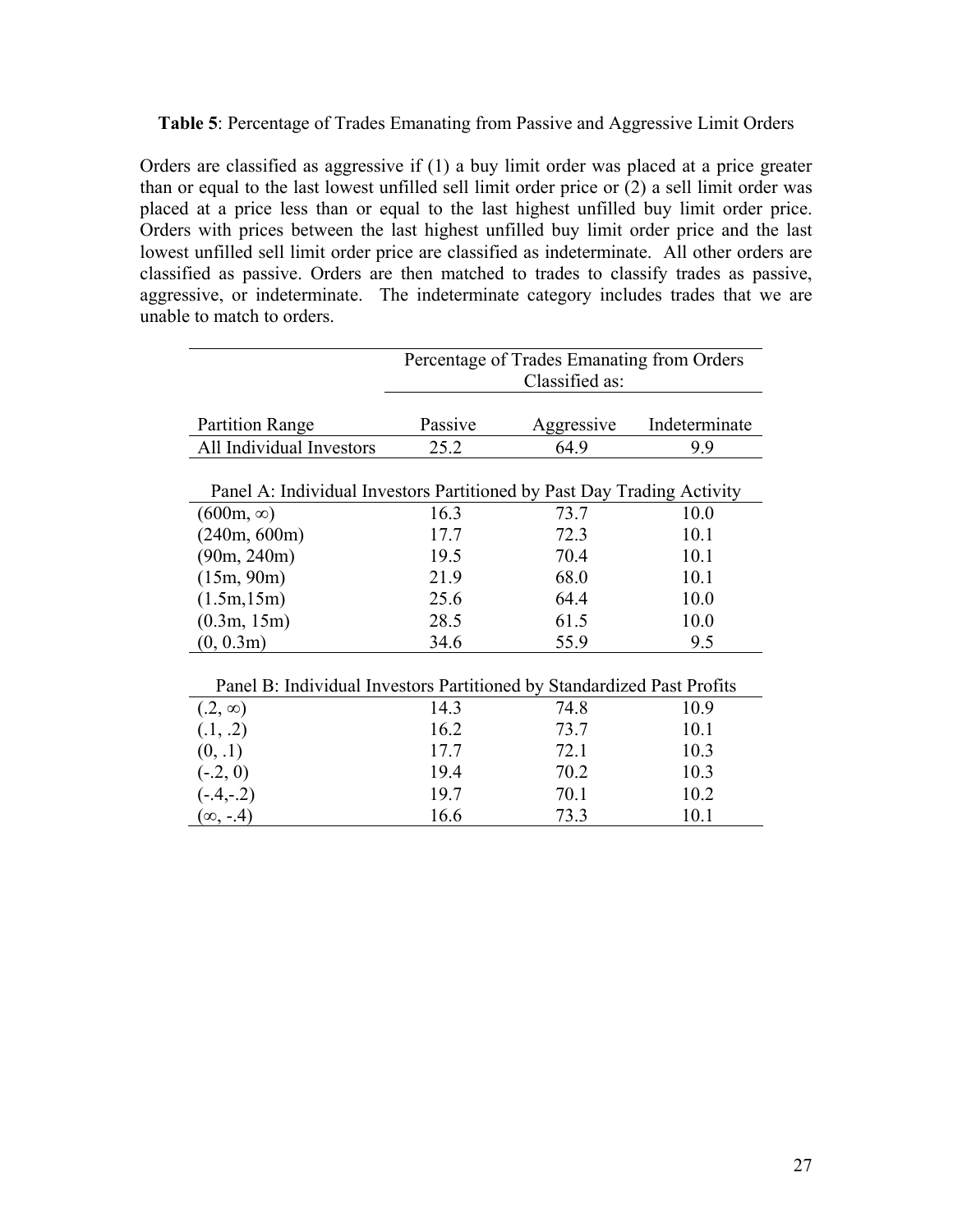#### **Table 6**: Cross-Sectional Performance of Day Traders

Performance is measured at the investor level over a six month period. Individual investors are partitioned into categories based on the total value of their day trading in the prior six months (panel A) and the standardized net profits from trading in the prior six months (panel B). On each day for each investor, the daily net profit is calculated as:

$$
\pi_{\tau} = \sum S_b (P_c - P_b) - S_s (P_c - P_s) - .0007 (S_b P_b + S_s P_s) - .003 (S_s P_s),
$$

where  $S_b$  and  $S_s$  are the total number of shares bought and sold,  $P_b$  and  $P_s$  are the average purchase price and the average sale price, and  $P_c$  is the closing price of the stock on day  $\tau$ . For each investor, profits are summed across all stocks and days. Statistical significance is based on the cross-sectional mean and cross-sectional standard deviation of investors daily profits. Number of investors is the mean number of investors across the nine sixmonth evaluation periods.

|                                                                        | Number of | $%$ of<br>Investors with | Mean Profit<br>per Investor<br>over 6 mths | Median Profit<br>per Investor<br>over 6 mths |  |  |
|------------------------------------------------------------------------|-----------|--------------------------|--------------------------------------------|----------------------------------------------|--|--|
| <b>Partition Range</b>                                                 | Investors | Profits                  | (SNT)                                      | (SNT)                                        |  |  |
| Panel A: Individual Investors Partitioned by Past Day Trading Activity |           |                          |                                            |                                              |  |  |
| $(600m, \infty)$                                                       | 845       | $39.0*$                  | $-360,138*$                                | $-282,600*$                                  |  |  |
| (240m, 600m)                                                           | 2,271     | $21.0*$                  | $-777,121*$                                | $-481,127*$                                  |  |  |
| (90m, 240m)                                                            | 6,517     | $15.6*$                  | $-574,011*$                                | $-319,939*$                                  |  |  |
| (15m, 90m)                                                             | 32,400    | $14.6*$                  | $-302,449*$                                | $-142,474*$                                  |  |  |
| (1.5m, 15m)                                                            | 93,912    | $16.6*$                  | $-117,572*$                                | $-46,146*$                                   |  |  |
| (0.3m, 15m)                                                            | 87,951    | $19.6*$                  | $-45,063*$                                 | $-15,597*$                                   |  |  |
| Panel B: Individual Investors Partitioned by Standardized Past Profits |           |                          |                                            |                                              |  |  |
| $(.2, \infty)$                                                         | 386       | $65.9*$                  | 1,137,230*                                 | $125,761*$                                   |  |  |
| (.1, .2)                                                               | 1,049     | 44.8*                    | 299,124*                                   | $-8,377$                                     |  |  |
| (0, .1)                                                                | 3,024     | $30.8*$                  | $-41,853*$                                 | $-36,783*$                                   |  |  |
| $(-.2, 0)$                                                             | 17,348    | $15.6*$                  | $-223,684*$                                | $-73,795*$                                   |  |  |
| $(-4,-2)$                                                              | 22,664    | $6.6*$                   | $-308,131*$                                | $-110,860*$                                  |  |  |
| $(\infty, -4)$                                                         | 7,923     | $3.1*$                   | $-434,195*$                                | $-166,370*$                                  |  |  |

\* reliably different from zero (or 50 percent) at the one percent significance level.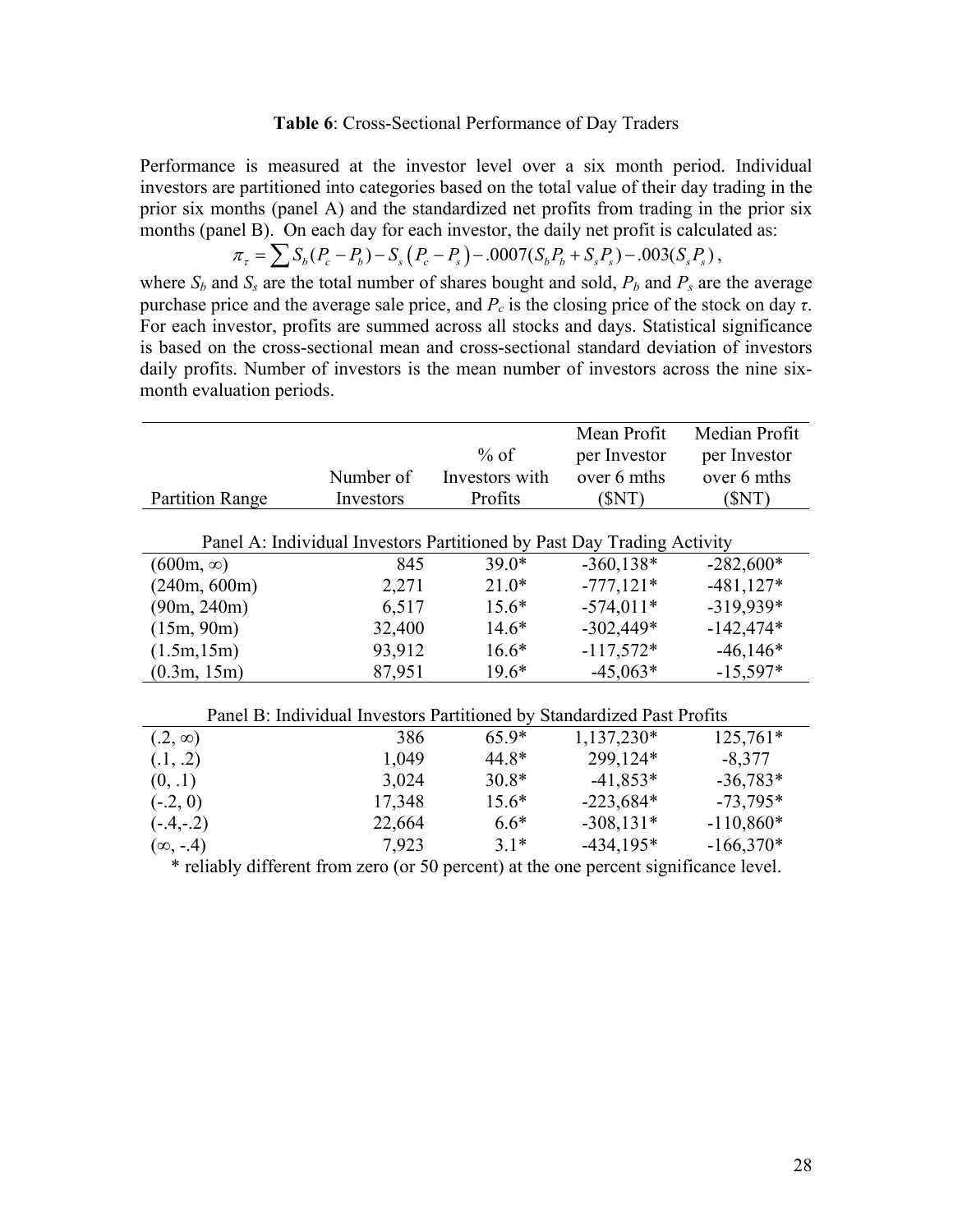#### **Table 7**: The Effect of Performance on Subsequent Day Trading Activity

The table presents the aggregate and mean percentage change in day trading activity for various subgroups of day traders. Individual investors are partitioned first into categories based on the total value of their day trading in the prior six months. Then, within each day trading partition, investors are further partitioned based on their past standardized profits. Within each group, we calculate the aggregate percentage change as the percentage change in total day trading by the group from the six-month ranking period to the subsequent six-month period. The mean percentage change in day trading across investors calculates the percentage change in day trading for each investor within a category and then averages the percentage change in day trading activity across investors.

| Range for                                                                                        |           |                                                                                                  | Group Aggregate | Mean % Chg. in     |  |  |
|--------------------------------------------------------------------------------------------------|-----------|--------------------------------------------------------------------------------------------------|-----------------|--------------------|--|--|
| Standardized                                                                                     | Number of | Day Trading per                                                                                  | % Change        | Day Trading        |  |  |
| Profits                                                                                          | Investors | Account (\$NT Mil)                                                                               | in Day Trading  | (across Investors) |  |  |
|                                                                                                  |           | Panel A: Investors with more than SNT 90 mil. in six-month ranking period                        |                 |                    |  |  |
| $(.2, \infty)$                                                                                   | 362       | 630.2                                                                                            | $-2.1$          | 19.4               |  |  |
| (0.1, 0.2)                                                                                       | 463       | 498.4                                                                                            | $-14.7$         | $-4.5$             |  |  |
| (0, .1)                                                                                          | 811       | 366.4                                                                                            | $-14.6$         | $-7.3$             |  |  |
| $(-.2, 0)$                                                                                       | 2,962     | 264.2                                                                                            | $-24.4$         | $-20.4$            |  |  |
| $(-.4,-.2)$                                                                                      | 3,678     | 227.0                                                                                            | $-35.8$         | $-31.0$            |  |  |
| $(\infty, -.4)$                                                                                  | 1,828     | 247.3                                                                                            | $-39.2$         | $-33.3$            |  |  |
| All Investors                                                                                    | 10,104    | 279.6                                                                                            | $-26.5$         | $-23.4$            |  |  |
|                                                                                                  |           | Panel B: Investors with between SNT 45 and 90 mil. in day trades during six-month ranking period |                 |                    |  |  |
| $(0.2, \infty)$                                                                                  | 152       | 63.9                                                                                             | 45.3            | 44.1               |  |  |
| (0.1, 0.2)                                                                                       | 275       | 63.2                                                                                             | 17.7            | 18.7               |  |  |
| (0, .1)                                                                                          | 642       | 63.4                                                                                             | 2.9             | 3.4                |  |  |
| $(-.2, 0)$                                                                                       | 2,898     | 63.1                                                                                             | $-7.5$          | $-6.6$             |  |  |
| $(-.4,-.2)$                                                                                      | 3,675     | 63.3                                                                                             | $-14.5$         | $-13.8$            |  |  |
| $(\infty, -.4)$                                                                                  | 1,531     | 63.5                                                                                             | $-17.1$         | $-15.9$            |  |  |
| All Investors                                                                                    | 9,173     | 63.3                                                                                             | $-9.6$          | $-8.8$             |  |  |
| Panel C: Investors with between SNT 25 and 45 mil. in day trades during six-month ranking period |           |                                                                                                  |                 |                    |  |  |
| $(.2, \infty)$                                                                                   | 193       | 33.2                                                                                             | 28.4            | 27.8               |  |  |
| (.1, .2)                                                                                         | 334       | 33.5                                                                                             | 16.7            | 16.5               |  |  |
| (0, .1)                                                                                          | 819       | 33.4                                                                                             | 3.8             | 4.6                |  |  |
| $(-.2, 0)$                                                                                       | 3,833     | 33.4                                                                                             | 2.6             | 3.1                |  |  |
| $(-.4,-.2)$                                                                                      | 4,566     | 33.5                                                                                             | $-0.1$          | 0.5                |  |  |
| $(\infty, -.4)$                                                                                  | 1,780     | 33.6                                                                                             | 1.2             | 1.7                |  |  |
| All Investors                                                                                    | 11,524    | 33.5                                                                                             | 2.2             | 2.8                |  |  |
| Panel D: Investors with between SNT 15 and 25 mil. in day trades during six-month ranking period |           |                                                                                                  |                 |                    |  |  |
| $(.2, \infty)$                                                                                   | 225       | 19.3                                                                                             | 72.1            | 73.3               |  |  |
| (.1, .2)                                                                                         | 384       | 19.3                                                                                             | 24.5            | 25.1               |  |  |
| (0, .1)                                                                                          | 964       | 19.3                                                                                             | 15.0            | 15.5               |  |  |
| $(-.2, 0)$                                                                                       | 4,487     | 19.4                                                                                             | 12.7            | 13.2               |  |  |
| $(-.4,-.2)$                                                                                      | 5,173     | 19.4                                                                                             | 13.8            | 14.4               |  |  |
| $(\infty, -.4)$                                                                                  | 1,857     | 19.4                                                                                             | 20.5            | 21.0               |  |  |
| All Investors                                                                                    | 13,090    | 19.4                                                                                             | 15.8            | 16.4               |  |  |